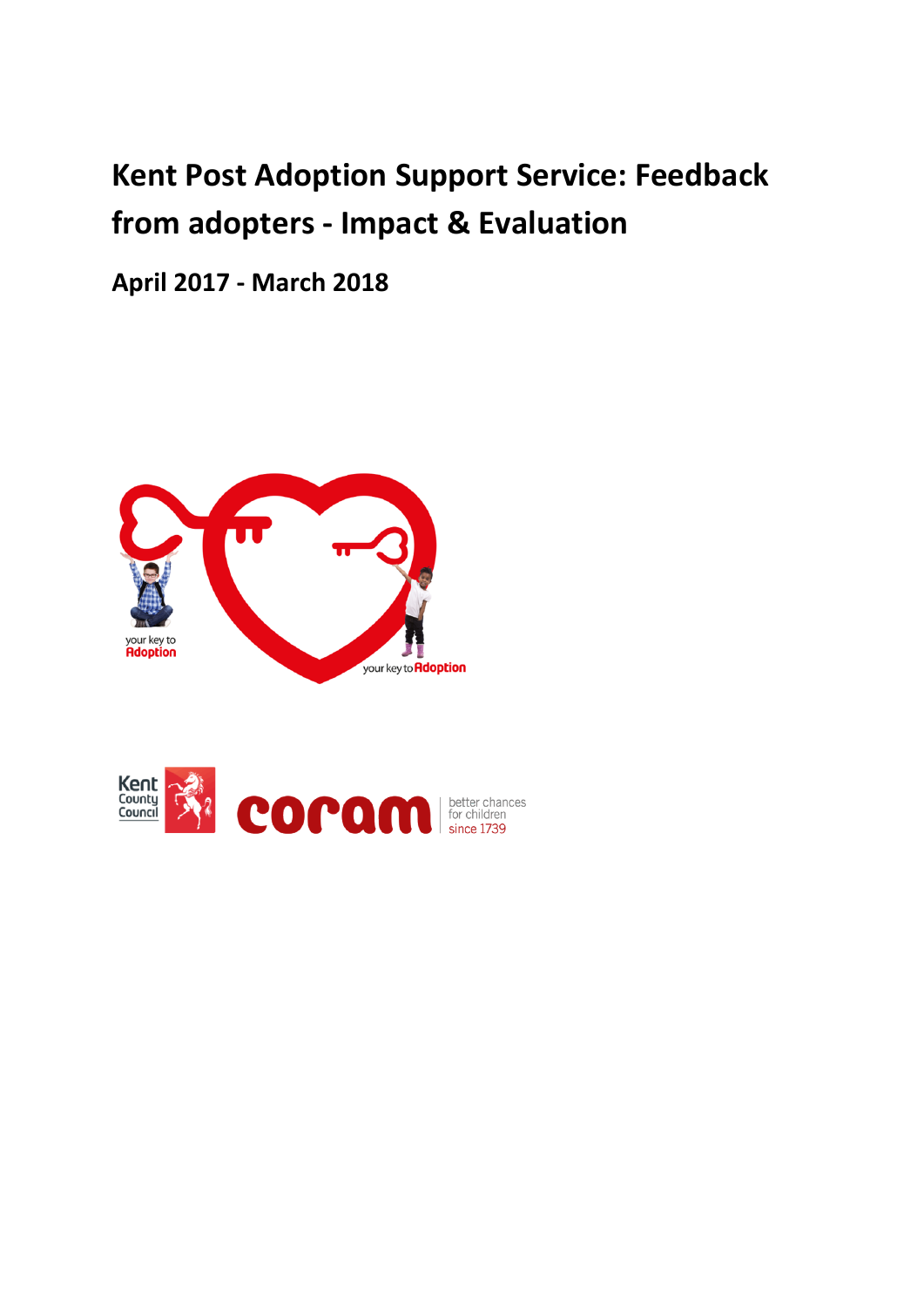# **Contents**



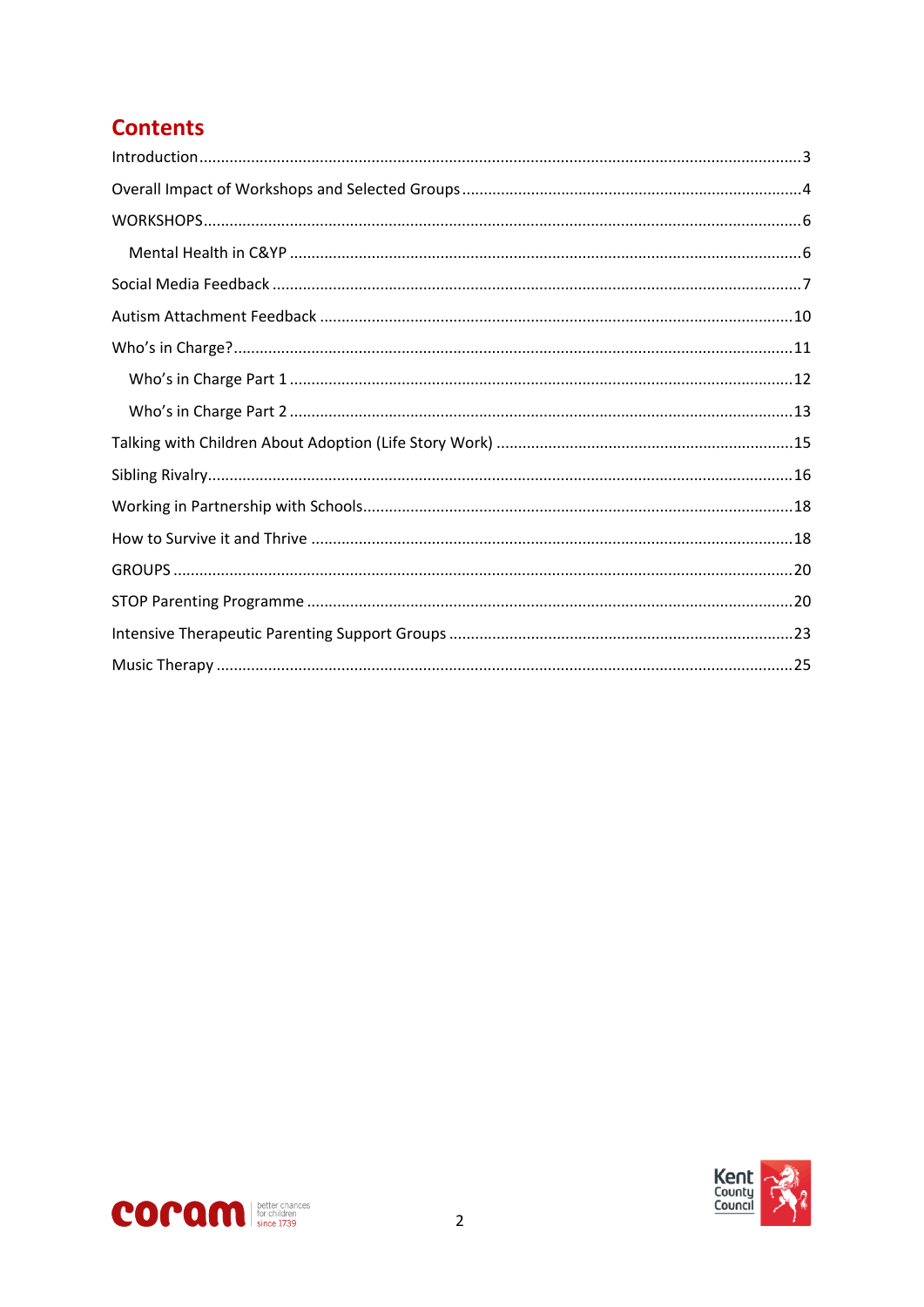## <span id="page-2-0"></span>**Introduction**

The Coram Kent post adoption support team offers adoptive parents the opportunity to attend a wide variety of workshops as part of their Learning & Development Programme, funded by the Adoption Support Fund. The workshops have been designed to support parents respond to their child's needs throughout the adoption journey; for example teaching parents how to talk to their child about adoption, mental health or social media and to understand and manage their child's behaviour better.

This report summarizes feedback from adopters who attended Kent PAS support activities between April 2017 and mid-March 2018 (NB a high number of forms were missing precise dates but were from this period).

This feedback covered:

- Eight different learning and development workshops for adoptive parents
- STOP parenting groups
- Intensive Therapeutic Parenting Support groups
- Adolescent parenting groups
- Feedback on children's experience of music therapy groups.

The eight workshops are listed below:

- 1. Mental Health in Children and Young People
- 2. Social Media
- 3. Autism and Attachment
- 4. Who's in charge?
- 5. Talking with children about adoption and using life story books
- 6. Understanding and managing sibling rivalry
- 7. Working in Partnership with Schools to Support Adopted Children and Young People in Education
- 8. How to survive it and thrive



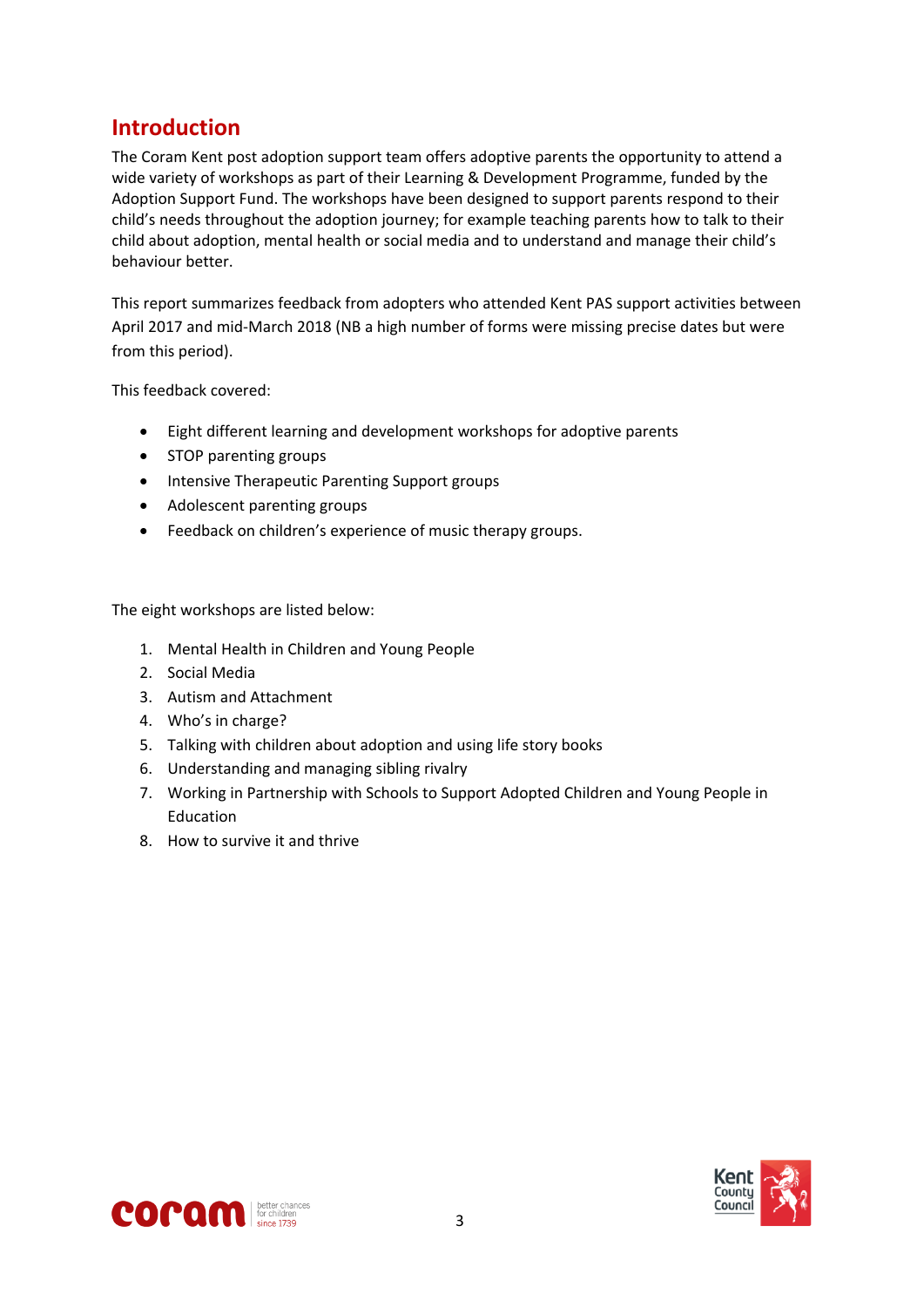# <span id="page-3-0"></span>**Overall Impact of Workshops and Selected Groups**

### **Feedback**

The Coram Kent post adoption support team asked all parents who attended a Learning and Development workshop to complete a questionnaire describing their experience.

In total, we received 112 feedback forms for the period April 2017 to mid- March 2018.

The workshop with most feedback, with 32 responses, was 'Who's in Charge?' a two part workshop (which asks parents to complete two feedback forms - one at the end of the first session and another at the end of the second session).The rest of the workshops received up to 11 responses, figure 1 shows the full set of results. Parents who attended the 'How to survive it and thrive' pilot workshop did not complete a questionnaire, however did provide written feedback.



**Figure 1: Number of questionnaire responses per workshop or group [N= 107\***

Before looking into detail at the feedback gathered from each workshop, this section examines the impact of Kent's Learning and Development programme on adopter's confidence and considers if adopters would recommend it to others. Adopters who attended the STOP parenting workshop and sibling rivalry appear to have had particularly positive experiences as they all came away feeling more confident and happy to recommend the workshop to another adopter.

#### **Increased confidence as adoptive parents**

Seven workshops asked parents if they felt more confident as adoptive parents after they attended the programme and the majority of parents stated the workshop helped them feel more confident (see figure 3). Results show that STOP, LifeStory and Sibling rivalry workshops helped the parents most with their confidence.



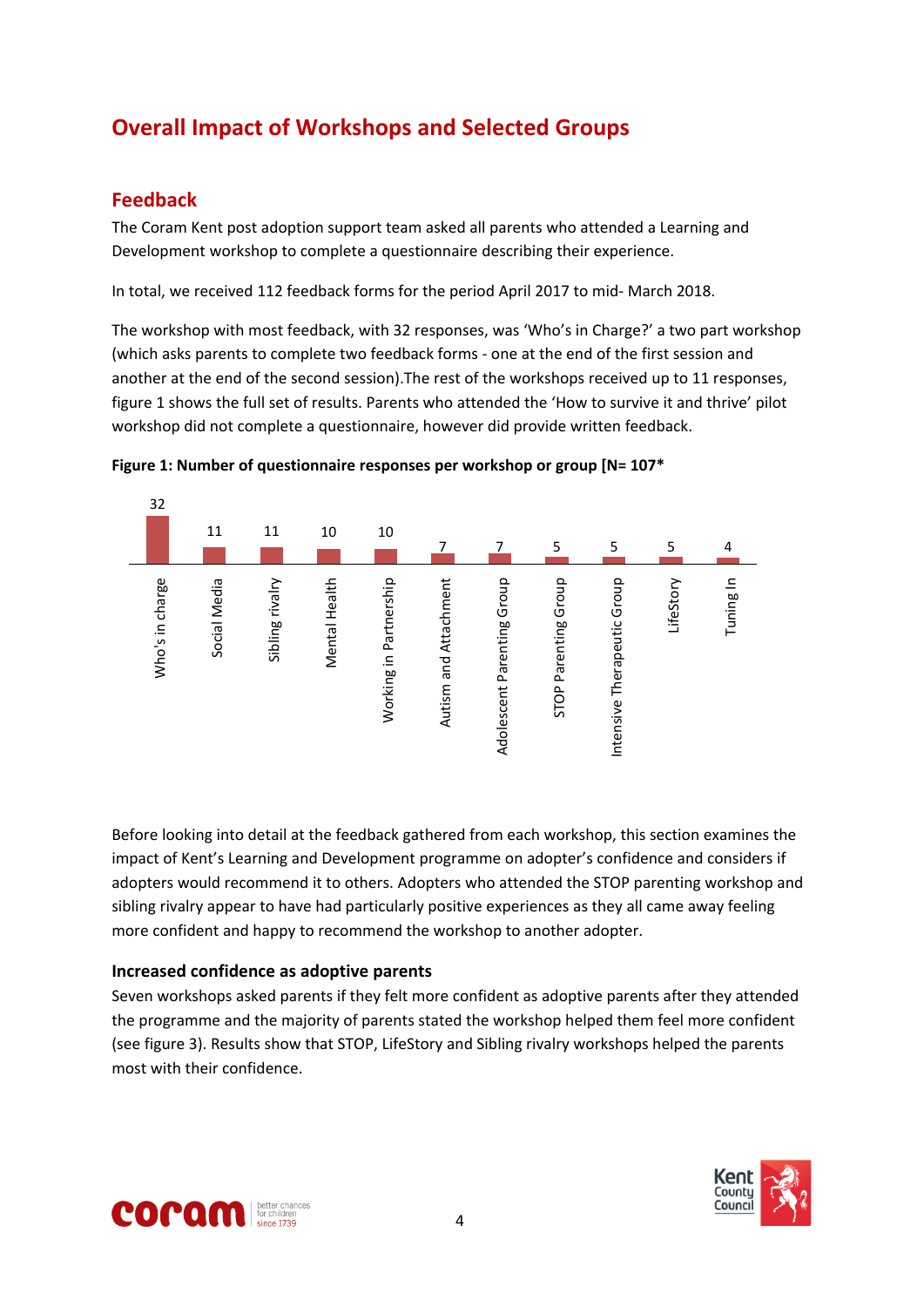

**Figure 2: Percentage of parents who felt more confident after the workshop**

#### **Propensity to recommend**

Nine workshops asked parents to indicate in the feedback form whether they would recommend the workshop to other adopters. Adopters were very positive about their experience and the majority agreed that they would recommend the workshop they attended to other adopters. All adopters who attended the STOP parenting group, 'Who's in Charge?', Music and Sibling Rivalry stated they would recommend the workshop to another adopter. Figure 2 below details which programme adopters are more likely to recommend.



**Figure 3: percentage of adopters who would recommend the programme to another adopter**

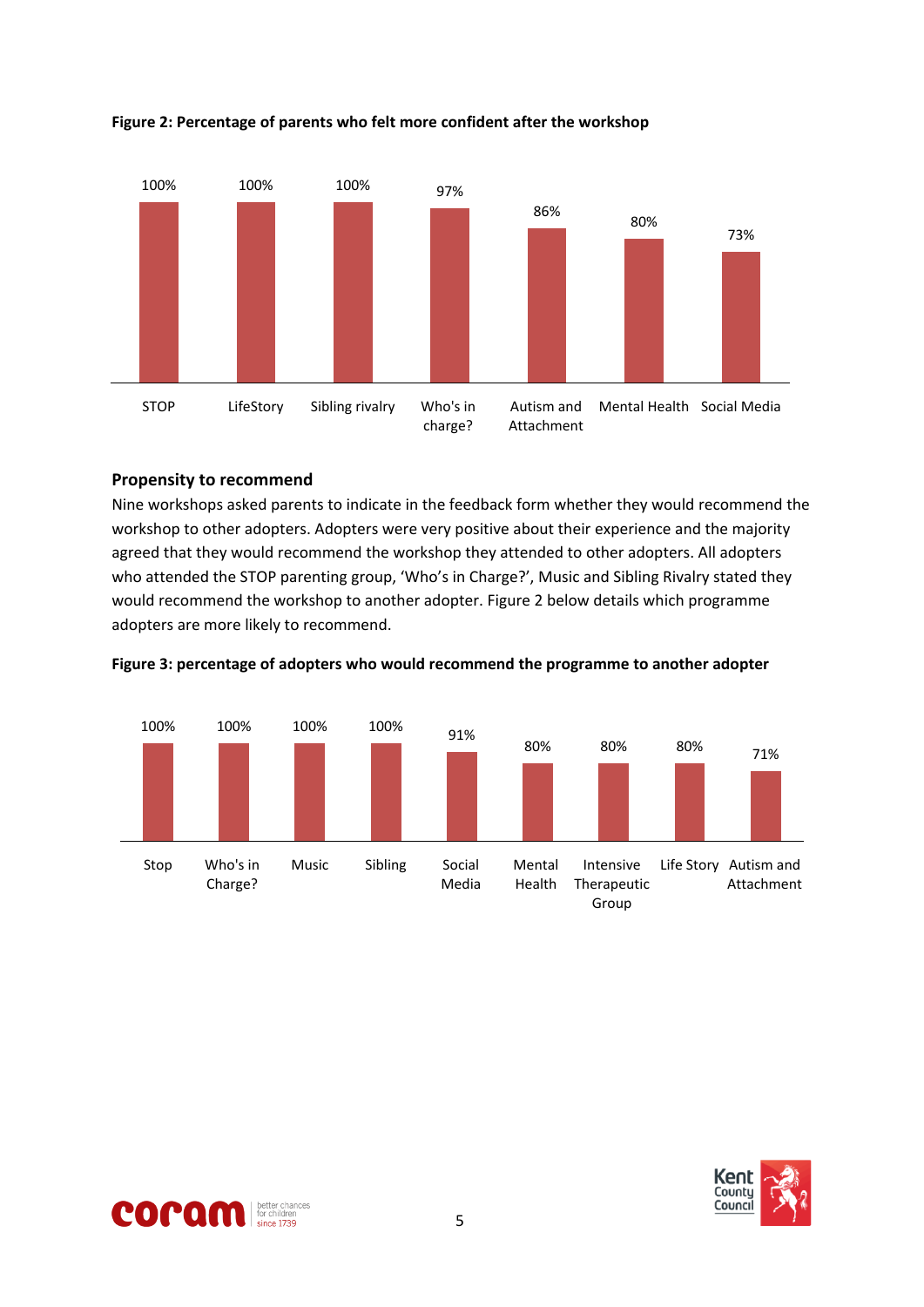# <span id="page-5-0"></span>**WORKSHOPS**

#### <span id="page-5-1"></span>**Mental Health in C&YP**

We received feedback from ten parents who attended the Mental Health workshop of which 80% (8) of the parents felt the workshop was 'very useful' and 20% (2) felt that it was 'somewhat useful'.

Nine out of the ten adoptive parents felt more confident to respond to needs of their children as a result of this workshop and eight parents agreed to recommend the workshop to other adoptive parents. Parents pointed out that they felt particularly confident in *"recognising the issues and the anxieties my child might be feeling",* as well as knowing the various coping mechanisms which they could apply.

#### **Helpful aspects**

Among the ten parents who attended, eight parents described what they found most helpful about the programme. Most (4 parents) agreed that *"meeting others in similar situations"* and *"being able to talk through issues with other adopters"* was particularly beneficial. Two adopters on the other hand described how the programme equipped them with *"handy hints"* to help them talk about issues with their children. The remaining two parents found the support provided by facilitators helpful.

Nine out of ten parents stated that the programme answered their questions about mental illness (1 parent left this question out) and all parents agreed that the pace of the training was appropriate for them.

#### **Content and delivery**

Parents were asked to reflect upon the content and the delivery of the programme and whether the programme has provided them with the tools to address mental health concerns in children. All parents agreed that the workshop provided them techniques they needed and helped them feel more confident as parents. Five parents 'agreed' to feeling more confident as parents as a result of the programme, three parents 'strongly agreed' and only two parents have 'neither agreed nor disagreed'.

All of the adoptive parents felt that there was a good balance of facilitator led activities and opportunities to share their own experiences and hear from others in the group.

Only one parent provided a suggestion to how the workshop could be improved which focused on having the session in a different room.



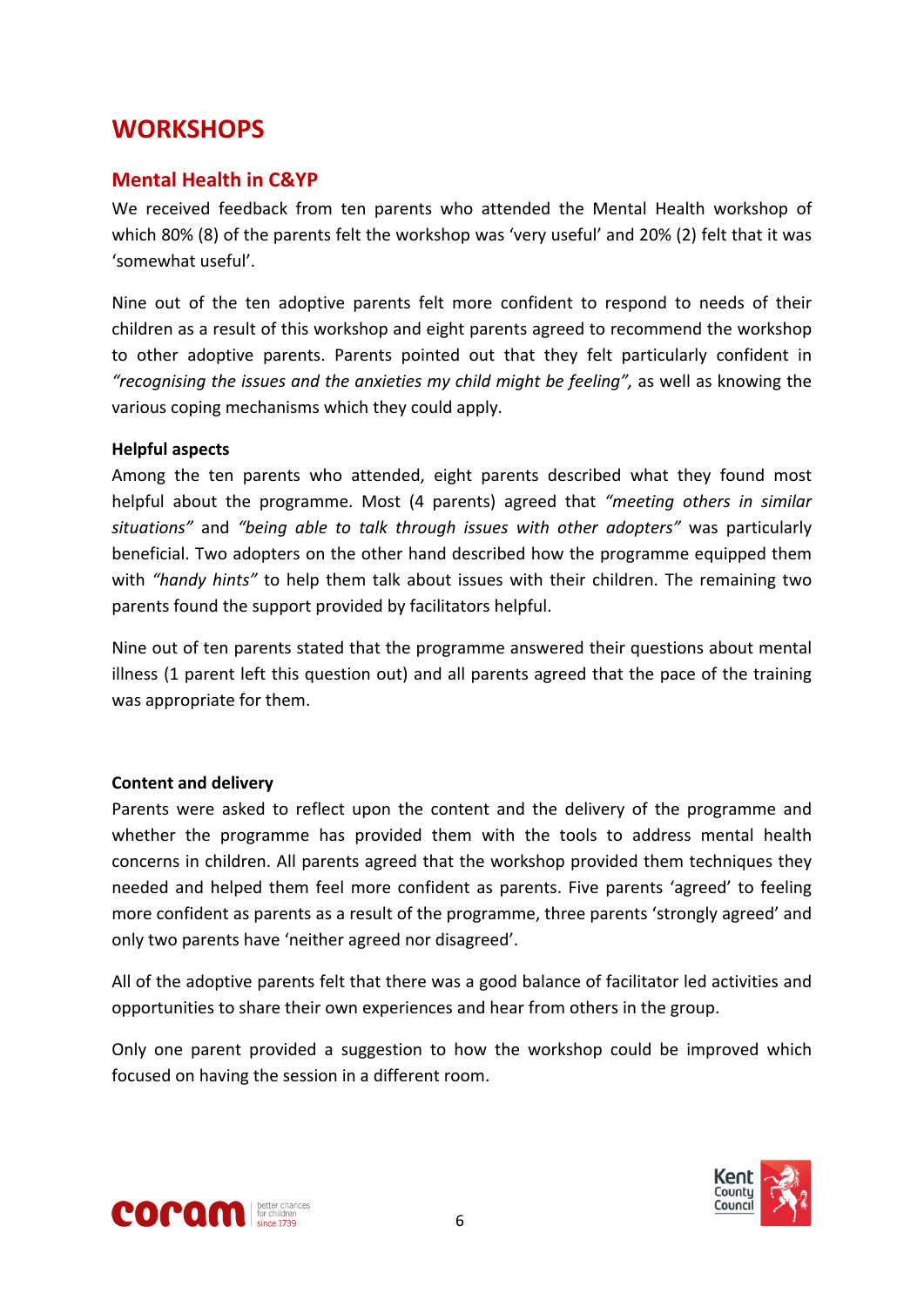# <span id="page-6-0"></span>**Social Media Feedback**

We have feedback from eleven parents who attended the Social Media workshop. Feedback from the session was very positive; 36% (4) of the participants felt that the workshop was 'very useful', 55% (6) felt that it was 'somewhat useful' and 9% had felt it was 'not useful', see figure 3 below.





#### **Increased confidence**

Nearly all (90%, 9) parents left the programme feeling more confident to respond to the needs of their child, one parent disagreed (10%) and did not feel comfortable to address the needs of their child yet (figure 6).

Figure 6: Do you feel more confident in responding to the needs of your child as a result of **this workshop?**





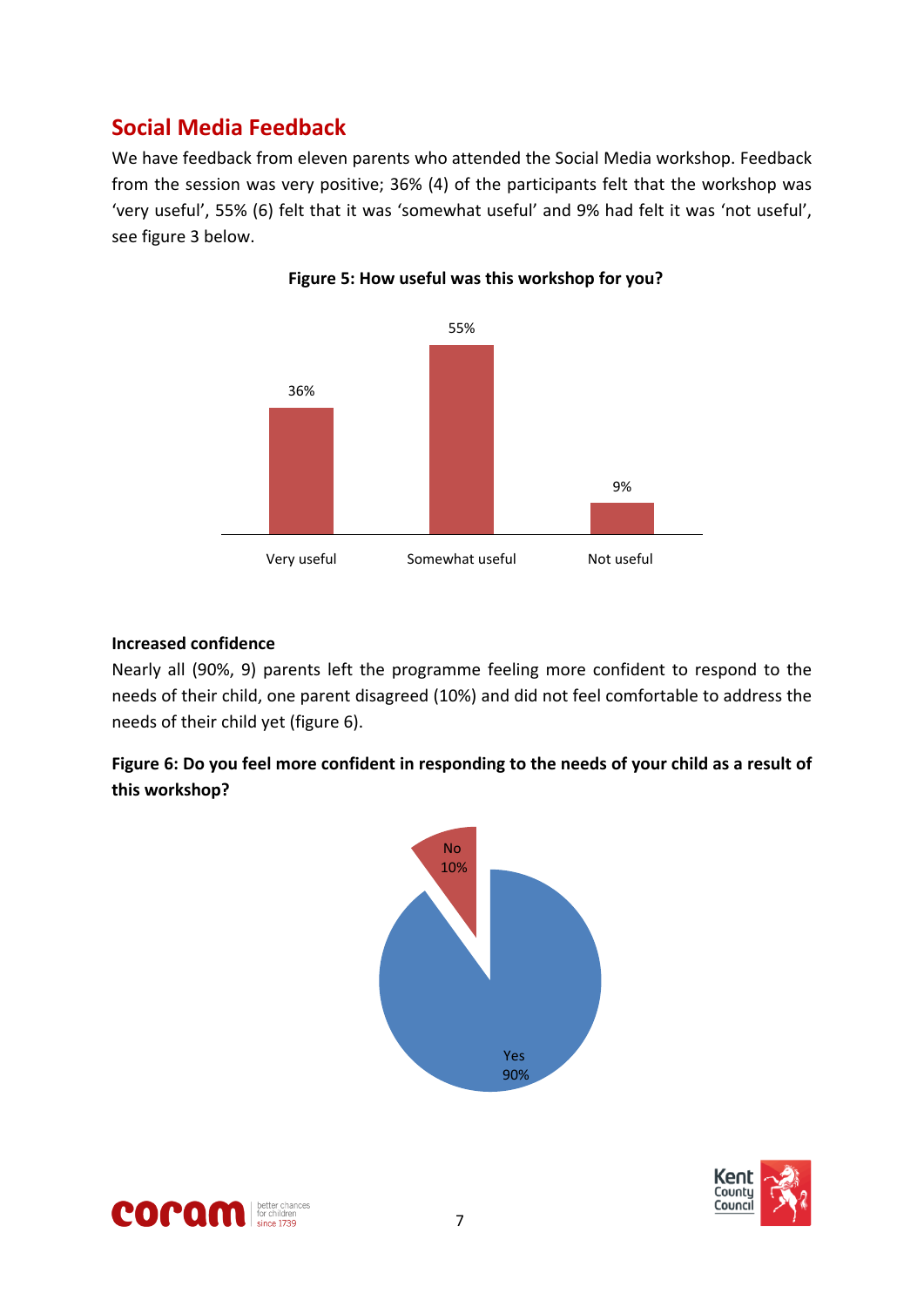The nine parents who stated they felt confident were also asked to explain what they feel confident about. Four parents stated that they now feel equipped to discuss social media more openly with their children and two parents felt confident monitoring and managing their child's time on the internet:

#### *"Being honest with him and dealing with it calmly"*

#### *"Monitoring without being big brother"*

#### *"Parental controls talking with them about social media and safety online"*

The three remaining parents described how they are more confident in their approach *"to deal with sensitive and difficult scenarios"* or knowing how to deal with social media applications.

#### **Helpful aspects**

Nearly all parents (90%, 9) agreed that the workshop provided them with the tools to address social media issues with their child; however one parent (10%) felt that they did not come away with techniques they could use with their child.

Adopters were also asked to identify what they liked most about the Social Media workshop and 30% (3) agreed that they liked to *"share the experiences with other adoptive parents"*, and becoming aware of the different strategies other parents use for manging children's activity on social media. Three parents found it helpful to "*learn about the different social media sites and what they do* and found the "*links to further resources*" as a helpful start in discussing the topic with their children.

#### **Content and delivery**

Feedback was gathered on the delivery of the workshop and most agreed (64%, 7) that the pace of the training was right for them. One parent (9%) was not comfortable with the pace of the training; however they did state they now feel more confident in responding to the needs of their child. Three parents were undecided about whether they were happy with the pace of the training.

Parents were asked to provide feedback on the balance of interaction between facilitators and participants by commenting on the facilitator's presentation, the opportunity to hear from other people and share their own experience. Figure 7 below provides a full set of results.



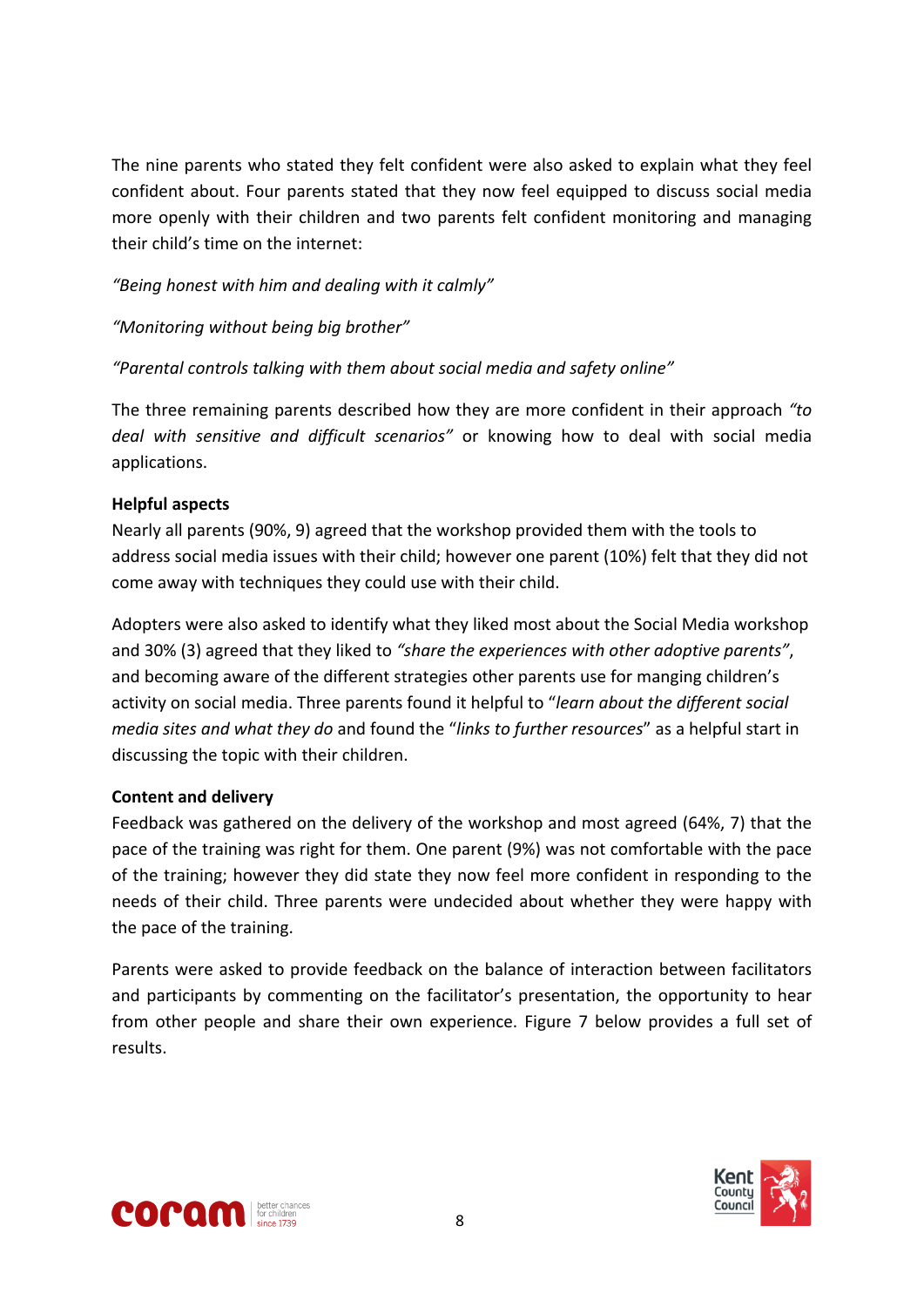

#### **Figure 7: What was the balance of interaction like between the facilitator and the group?**



Interestingly, results showed that parents felt there was a good balance between listening to the facilitators talk and sharing their own views, however many thought that too much time was spent listening to other parents.

Nearly all (91%, 10) of the parents agreed that they could contribute their own views and most (73%, 8) thought that formal presentation from the facilitator was 'about right', however many parents (55%, 6) also felt that there was 'too much' opportunity to hear from other people.

#### **Suggestions for improvement**

91% stated that they would recommend the workshop to other adoptive parents. The adoptive parents made a few suggestions to how the workshop could be improved which predominantly focused on the need for discussion to be more subject focused by providing *"more content and practical advice to social media"* (40%, 4). Another suggested area for improvement is to limit individual discussion in the workshop (30%, 3 agreed).

One parent was specifically interested in understanding how they should manage social media usage with birth families:

*"Go into more detail about the impact of social media on adopted children specific to their content arrangements and protection against early contact with birth families"*

A final area of improvement is to expand further on the hours of the workshop since it has been seen as "*never long enough - every workshop is the same parents want to talk when time is limited"*.



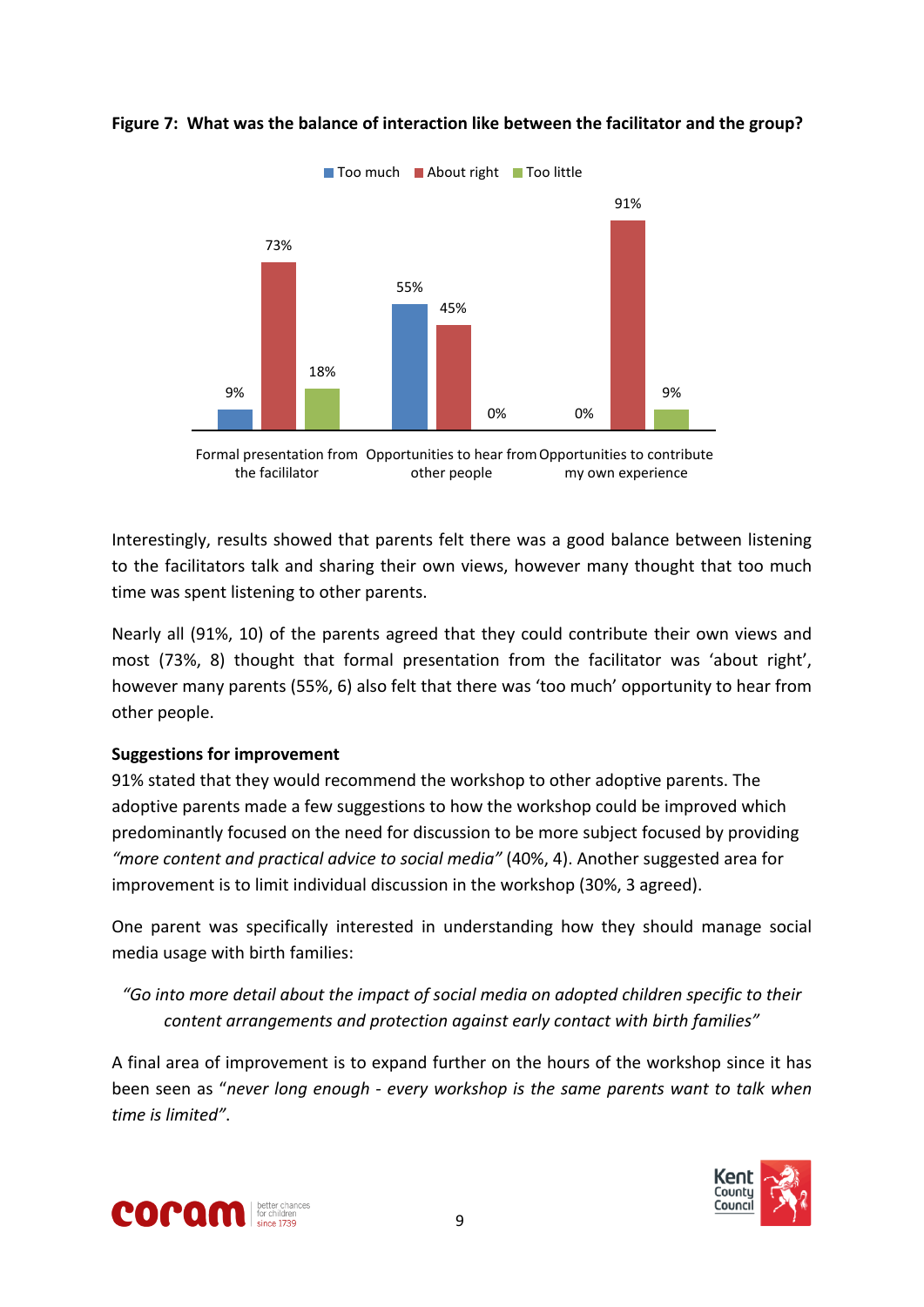## <span id="page-9-0"></span>**Autism Attachment Feedback**

Seven parents who attended the Autism Attachment workshop told us about their experience.

All seven parents stated that the workshop was 'very useful' and nearly all (six out of seven) agreed that they now felt more confident as adoptive parents to respond to the need of their child.

#### **Helpful aspects**

Parents were asked to describe which part of the workshop they found most helpful and three pointed out that the knowledge and strategies they have learnt, for example *"five point scale"* and the *"variations of autism attachments",* have been particularly beneficial. One parent found it helpful how the facilitators identified *"differences and similarities of attachment autism"*.

#### **Content and delivery**

Results showed that the adoptive parents reported high levels of satisfaction with the content and delivery of the programme. All adopters stated that they now feel they have the necessary tools to address the needs of their child and agreed that the pace of the training was right for them. Parents were also asked if their questions were responded to by the facilitator and all agreed that this was the case.

Parents were generally happy with the format of the workshop and with the time allocated for facilitators to speak and others to share their experience. All parents agreed that time for formal presentation from facilitator was 'about right' and they had the opportunity to contribute their own ideas. Most parents (five out of the seven) agreed that enough time was given to other adopters to speak, however two parents thought it was 'too much' time.

#### **Suggestions for improvement**

Two parents would have liked the workshop to be longer and one parent has asked for the provision of handouts to be made available on the day.



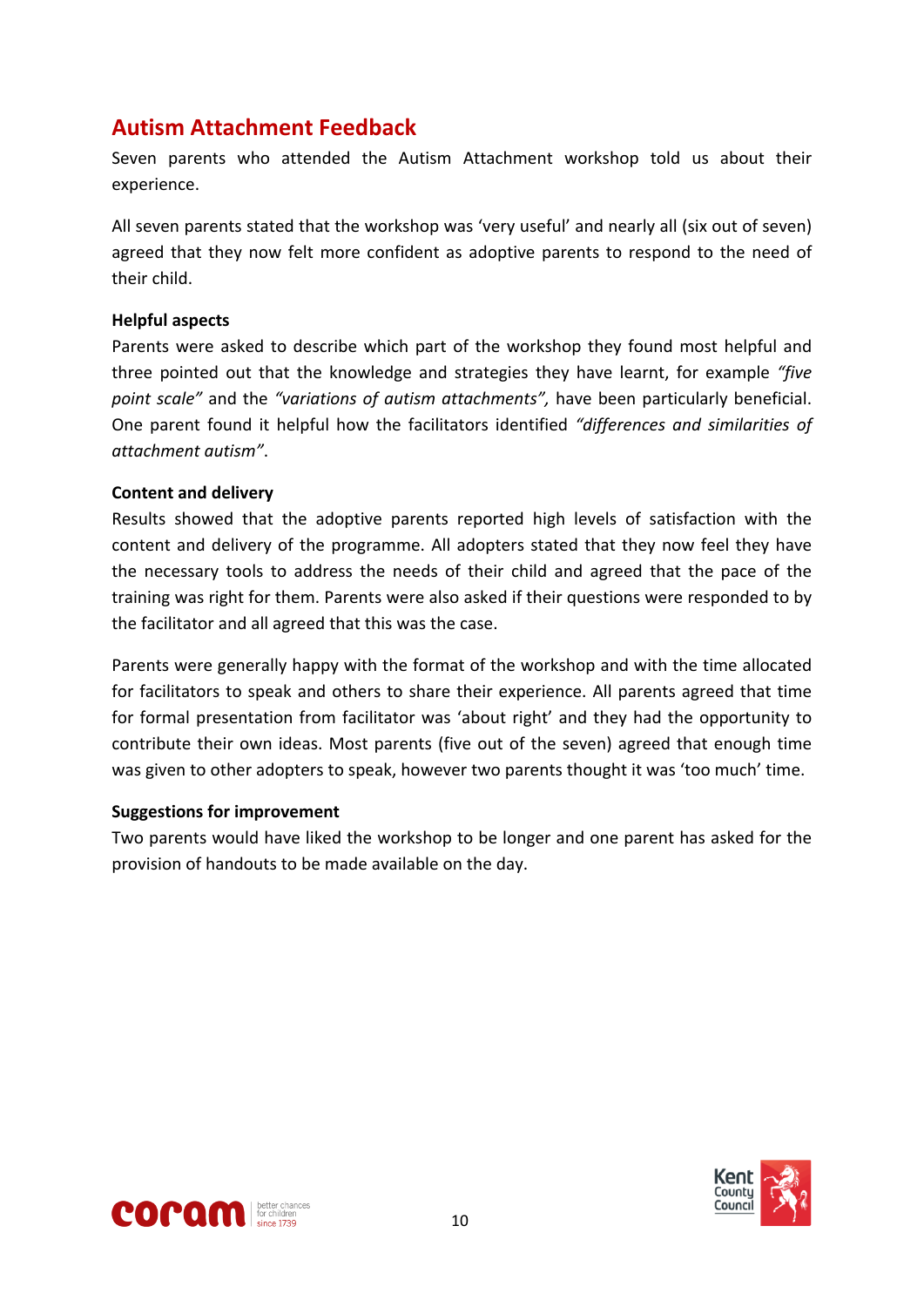# <span id="page-10-0"></span>**Who's in Charge?**

'Who's in Charge?' is a two-part workshop for adoptive parents with children aged 12 and under who have experienced early neglect and trauma. Parents were asked to complete two feedback forms: one at the end of Part 1 and another at the end of Part 2. We collected feedback from 19 parents who attended Part 1 and thirteen parents who completed Part 2.

#### **Overall feedback**

This section looks at what parents generally thought about Part 1 and Part 2 of the programme.

#### **Usefulness of the programme**

All parents who attended the workshop found it useful. A larger proportion of parents found the final workshop more useful, 74% were 'very satisfied' with Part 1 vs. 92% 'very satisfied' with Part 2 (see figure 9). This arguably expected as by Part 2 parents would have participated in the full programme agenda.





#### **Suggestions for improvement**

Suggestions largely focused around the structure of the workshop rather than the content, but several did put recommendations forward about what they would like to have learnt more of.

- Two parents would have liked to hear from the other adopters more, one would have found it helpful if *"everyone to say their names at the start before their partner talks about them to the group"*.
- Two parents were interested in knowing:
	- o *"General tips on how to bring the child out of their rage once the argument has finished"*
	- o *"Learning about dealing anger/aggression"*
- Some parents felt the sessions needed to be longer to cover all relevant material:
	- o *"Needs to be longer, there is a lot of experiences and very little [time]"*



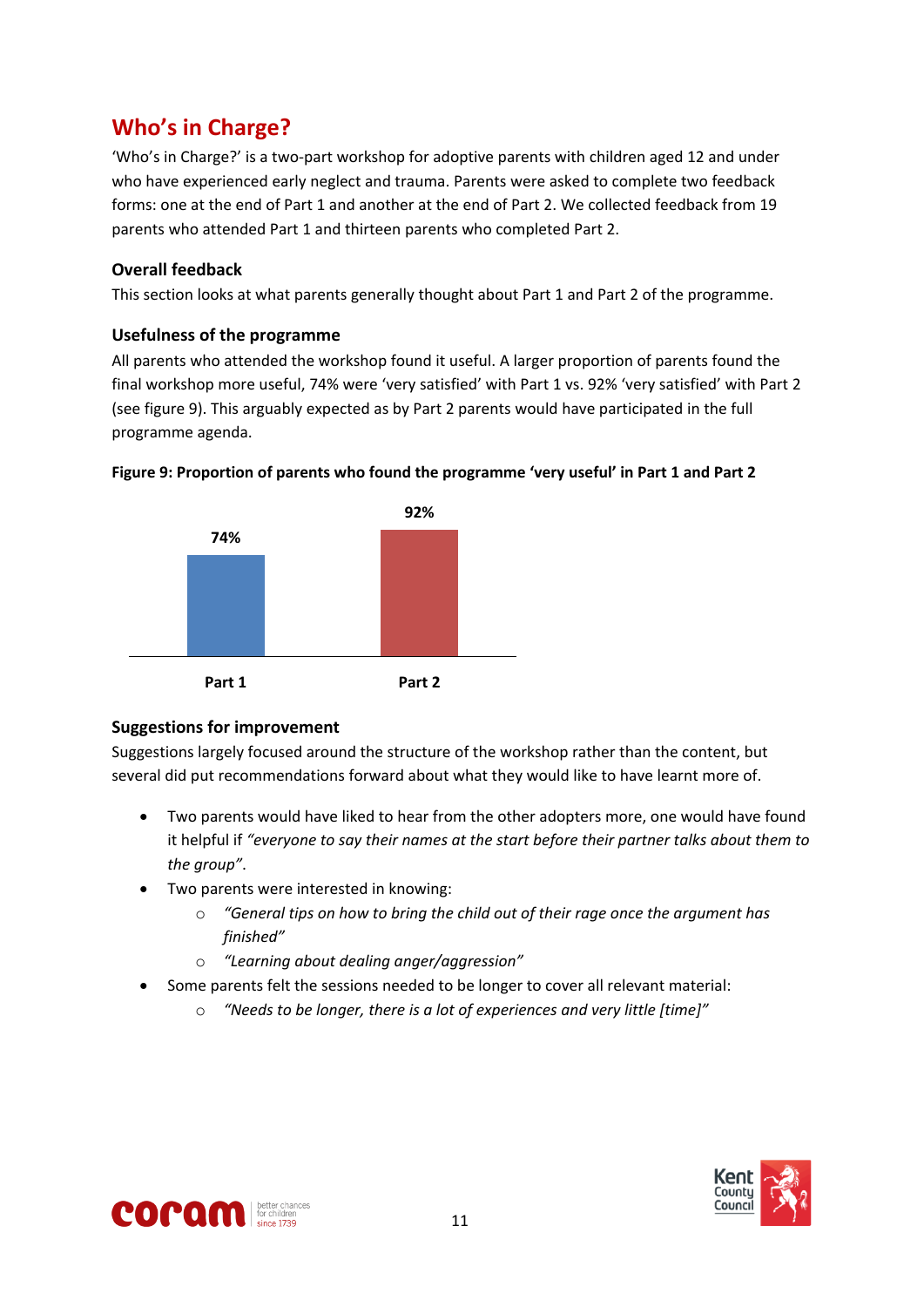### <span id="page-11-0"></span>**Who's in Charge Part 1**

All parents came away from the first part of the workshop feeling they had attended something useful and nearly all (18 out of 19) now felt confident to respond to the needs of their child.

#### **Helpful aspects**

Parents were asked to identify what elements of the programme they found particularly beneficial and over half stated (53%, 10) the opportunity to share their experience and receive advice from other adopters:

*"Knowing we are not alone [and] common behaviours in adopted children"*

#### *"Knowing that our situations is not unusual"*

Over two thirds of parents stated that the controlling behaviour framework was very helpful and strategies such as 'tug of war' and 'hold it', and exercises such as the fridge and the speech bubble sheet were very useful to be able to understand more about the reasons behind children's behaviour and reflect on how they should act in tricky situations:

*"Have a fridge moment [and] see it from their side"*

*"Thinking about the dance tug of war and how I can have the power not to engage"*

#### **Balance of interaction**

Parents indicated the workshop was managed well by facilitators and there was good balance of information from the facilitator and opportunity to share their own experiences and listen to other adopters. However two parents felt they did not get enough time to contribute their own experience or hear from other people. Full results are displayed in figure 10 below:



#### **Figure 10: What did you think of the balance of interaction? N= 19 parents**



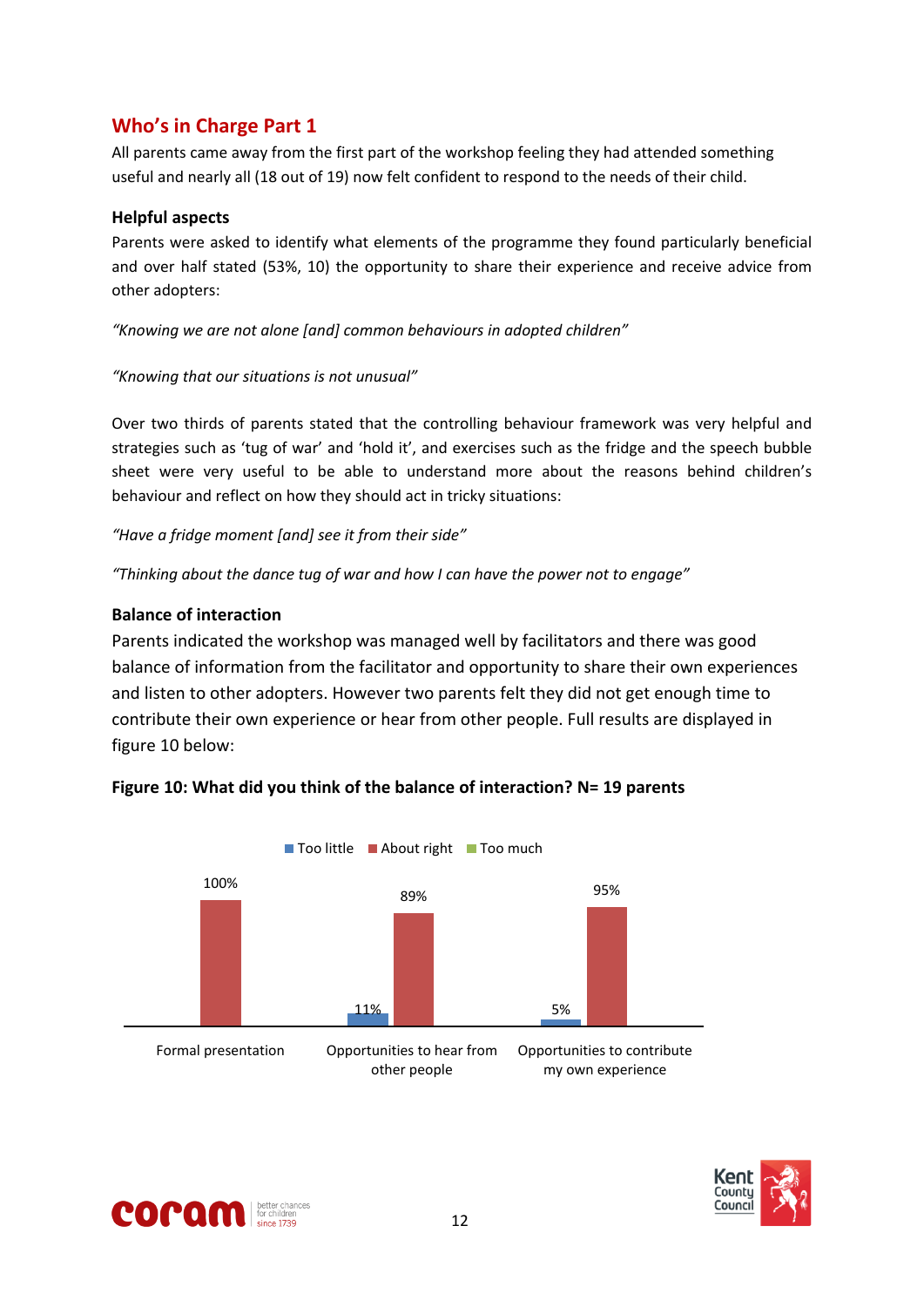#### **Content and delivery**

The majority of parents felt supported and already more equipped to deal with situations with their child after attending Part 1 of the workshop. Nearly all agreed that the workshop had made them feel more confident as adoptive parents and provided them with the tools to deal with situations. In addition, parents felt comfortable with the pace of the training. Figure 11 below shows the full results.





#### <span id="page-12-0"></span>**Who's in Charge Part 2**

All those who attended the final 'Who's in charge?' workshop felt more confident responding to the needs of their child and 12 out of 13 attendees now felt more confident as adoptive parents as a result.

#### **What did parents find helpful about the day?**

Nearly half (46%, 11) of the parents commented on how useful they found techniques such as playing games in tackling a variety of tricky situations and reflecting on their own behaviour with their child:

*"Practical games thinking in helping with self-control in my child"*

"Activities that one can try with my child techniques that I can use stop me arquing with my child".

Additionally, three parents (13%) identified the benefits of learning grounding techniques to "*control situations [between] the parent and child"*. Several parents (17%, 4) found it very helpful to meet, share their experience and problem solve with other adopters: *"Sharing experience thinking about things in a different way".*



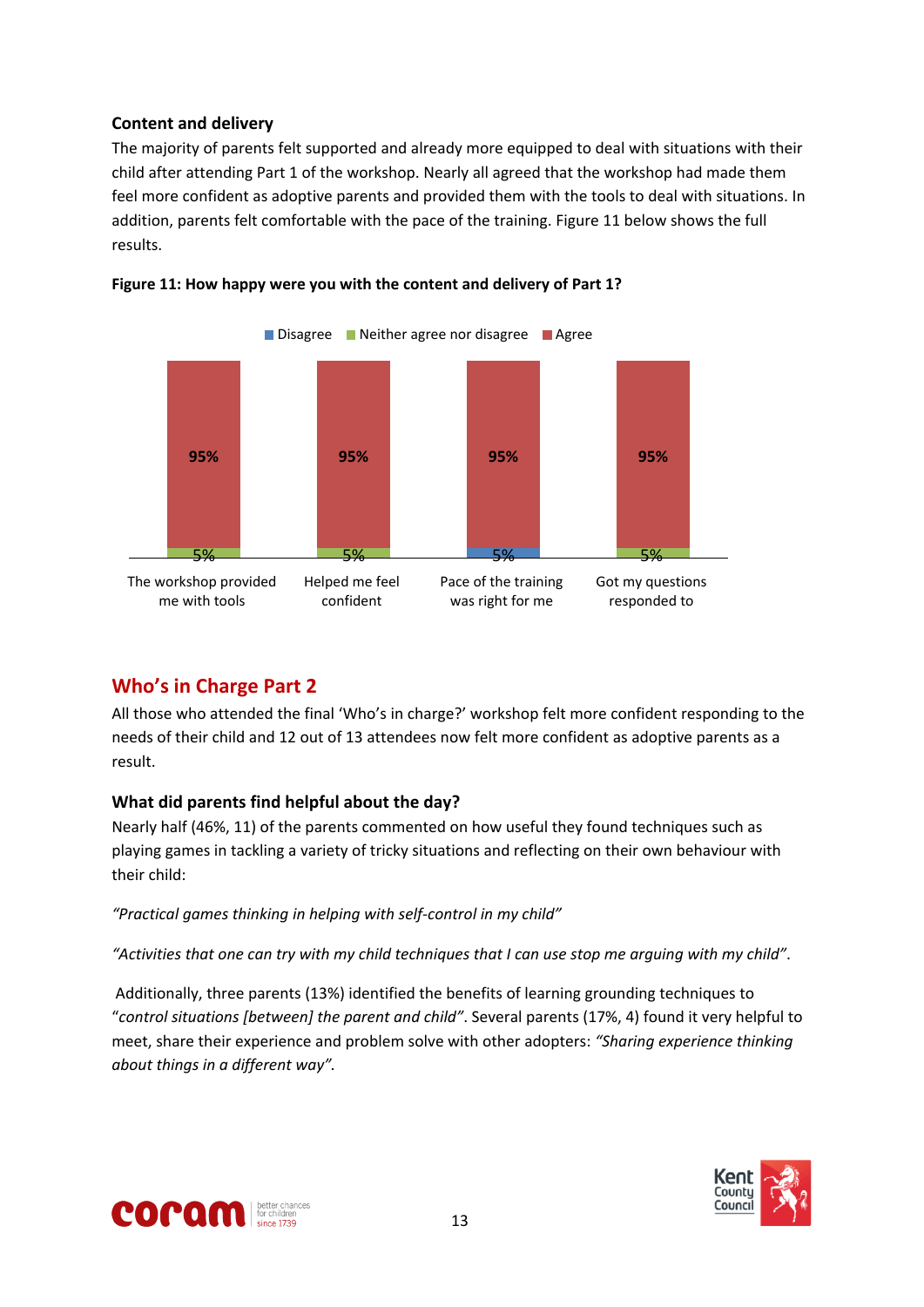#### **Balance of interaction**

Parents were very pleased with how facilitators managed their own time and the opportunity for others in the group to speak. All parents felt that they had the opportunity to contribute their own experience as well as hear from other adopters, one parent would have preferred to hear from the facilitators more (figure 12).





#### **Content and delivery**

All parents were very positive about the content and delivery of Part 2. All parents felt that the workshop equipped them with the necessary tools to handle situations with their child and answered any questions they had regarding control with adopted children (figure 13).





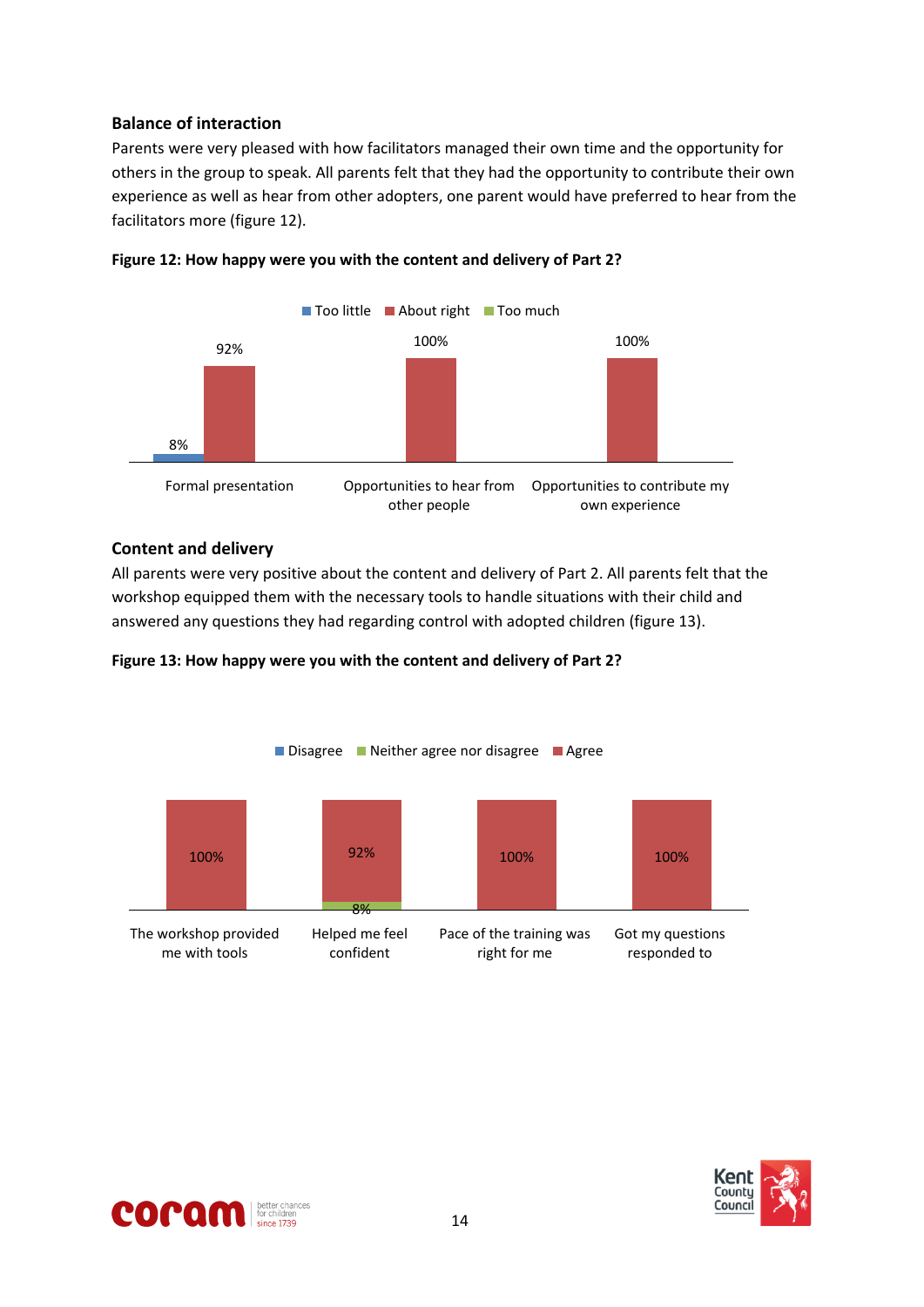# <span id="page-14-0"></span>**Talking with Children About Adoption (Life Story Work)**

Five parents attended the 'Life Story Work' workshop and positively, **all agreed that they found the session 'very useful'.**

Parents were asked to indicate which element of the workshop they found **most helpful.** Most commonly, parents commented that it was helpful to receive guidance about how and when to introduce life story work and that it was reassuring to receive confirmation that they were already adopting the right approaches:

*'Knowing we're not alone and are doing same things right already.'*

*'How and when to start sharing information.'*

*'How to intro life story books adding them thinking about effectiveness to raise issues.'*

*'Having better knowledge in order to check what we are doing.'*

*'Ideas to create identify and talk through different aspects of adoption day.'*

Adoptive parents were also asked to provide their feedback regarding the **balance of interaction** within the programme in three key areas. Positively:

- All five parents thought the formal presentation from the facilitator was 'about right'.
- All five parents agreed that the number of opportunities to hear from other people was 'about right'.
- And finally, all parents agreed that the opportunity to contribute within the programme was 'about right'

As illustrated in Figure 14 below, parents also reported high levels of satisfaction with the **content and the delivery** of the programme.

#### **Figure 14: Parents' perspectives on content and delivery of the programme**





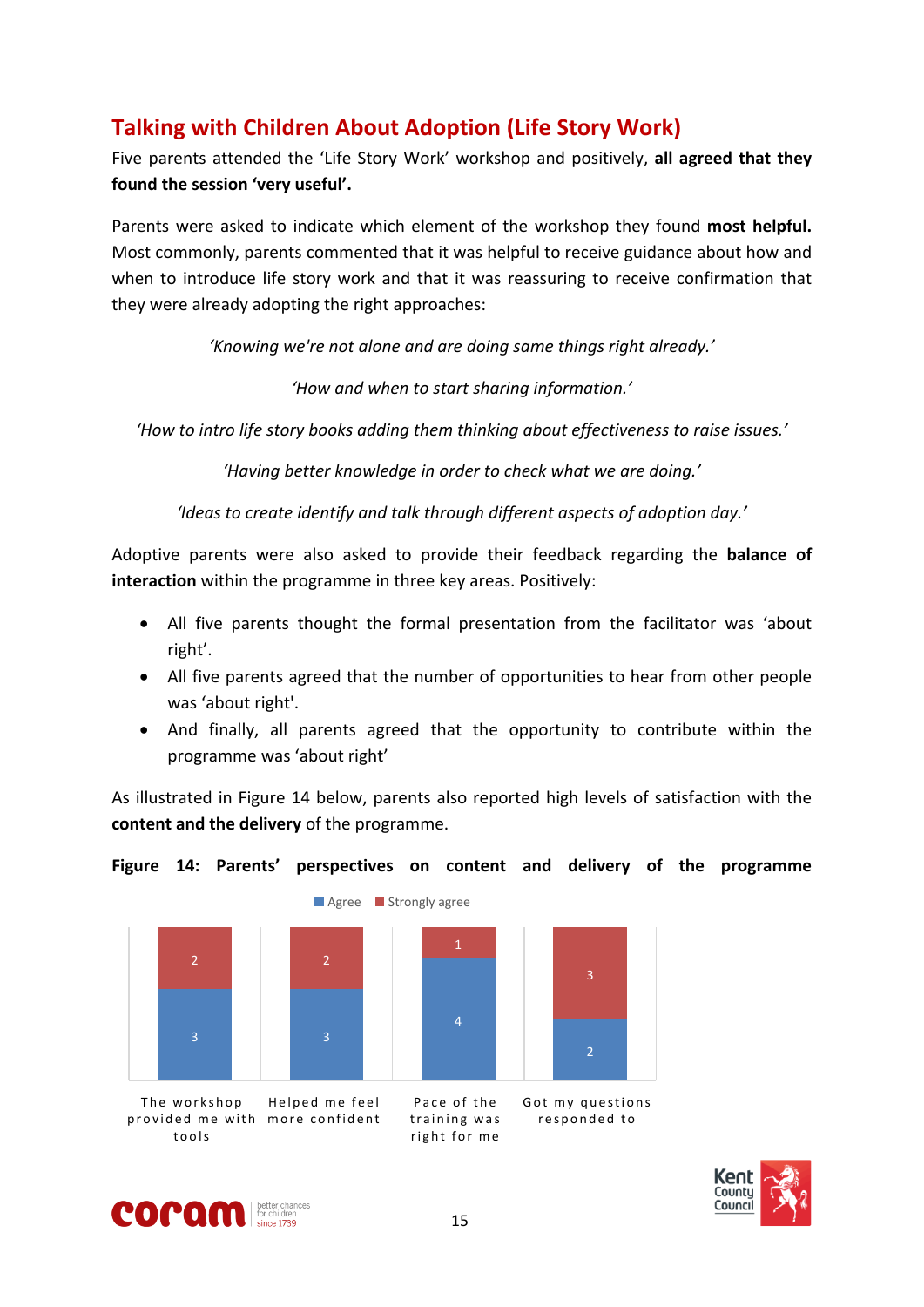Parents were asked whether they felt more **confident responding to the needs of their child** as a result of attending the workshop. Only three of the five parents responded to the question but all felt more confident as a result of the programme. Each parent offered some short commentary about what they felt more confident about:

*'Explaining child's past without creating more trauma'*

*'how to prepare and action my son's life work'*

*'That I can talk openly about the past and it's never too late to do this.'*

All parents reported that they would **recommend the life story work programme** to other professionals as well as adoptive parents.

Only one parent suggested an **improvement** to the programme by suggesting that the session could have lasted a full day.

# <span id="page-15-0"></span>**Sibling Rivalry**

Eleven parents attended the workshop on sibling rivalry. The majority (9) reported that workshop was **'very useful'** and the remaining two parents felt it was 'somewhat useful'.

Parents were asked to highlight which elements of the workshop were most **helpful**. Six parents highlighted that they found learning about practical strategies the most useful element of the workshop whereas four other parents wrote that they found it most beneficial to share experiences and discuss issues with other adoptive parents. Another parent found it most helpful to learn that sibling rivalry was a normal stage of child development.

*'[It was most helpful] hearing other members stories tips on encouraging sibling communication through games, coping strategies to triggers.'*

*'Strategies for my husband to not rise to anger. Strategies for our children to enjoy each other's company and develop a relationship.'*

*'Different ideas for games and activities to get children playing working together.'*

Every parent reported that they would **recommend this workshop** to other adoptive parents as well as professionals.

Adoptive parents were also asked to provide their feedback regarding the **balance of interaction** within the programme in three key areas. Positively, all parents thought the formal presentation from the facilitator was about 'about right' and all parents agreed that the opportunity to contribute within the programme was 'about right'. Almost all parents



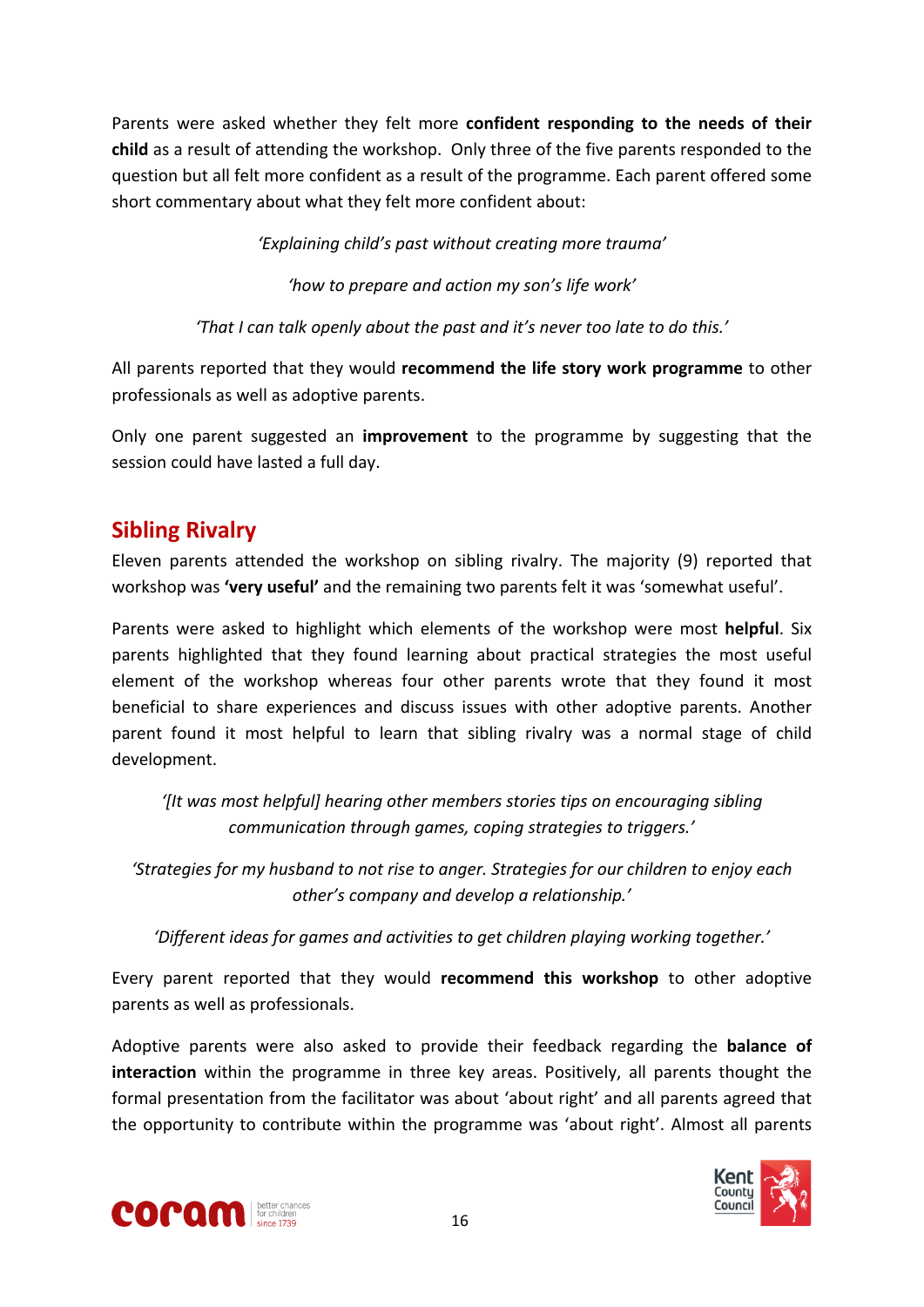felt that the opportunity to hear from other people was 'about right' and just one reported that it was 'too little'.

As illustrated in Figure 17 below, adopters were pleased with the **workshop's content.**





Ten parents reported feeling more **confident in meeting the needs of their children as a result of** attending the workshop and one parent did not respond to the question. Parents were asked to indicate which areas they felt most confident about; most responses highlighted that parents felt better equipped with practical tips and strategies for managing sibling rivalry and several spoke specifically of how they would pause before intervening:

*'Thinking through a situation rather than being reactive.'*

*'Learning when to intervene/not. Not getting down in details about who/what but focusing on resolving issues.'*

*'Not feeling the need to resolve everything straight away.'*

Three parents suggested improvements for the programme; two suggestions related to the timing of the sessions:

*'Put issues to facilitators so certain situations can be addressed.'*

*'Longer than four hours.'*

*'Run at weekend so both of us could attend.'*



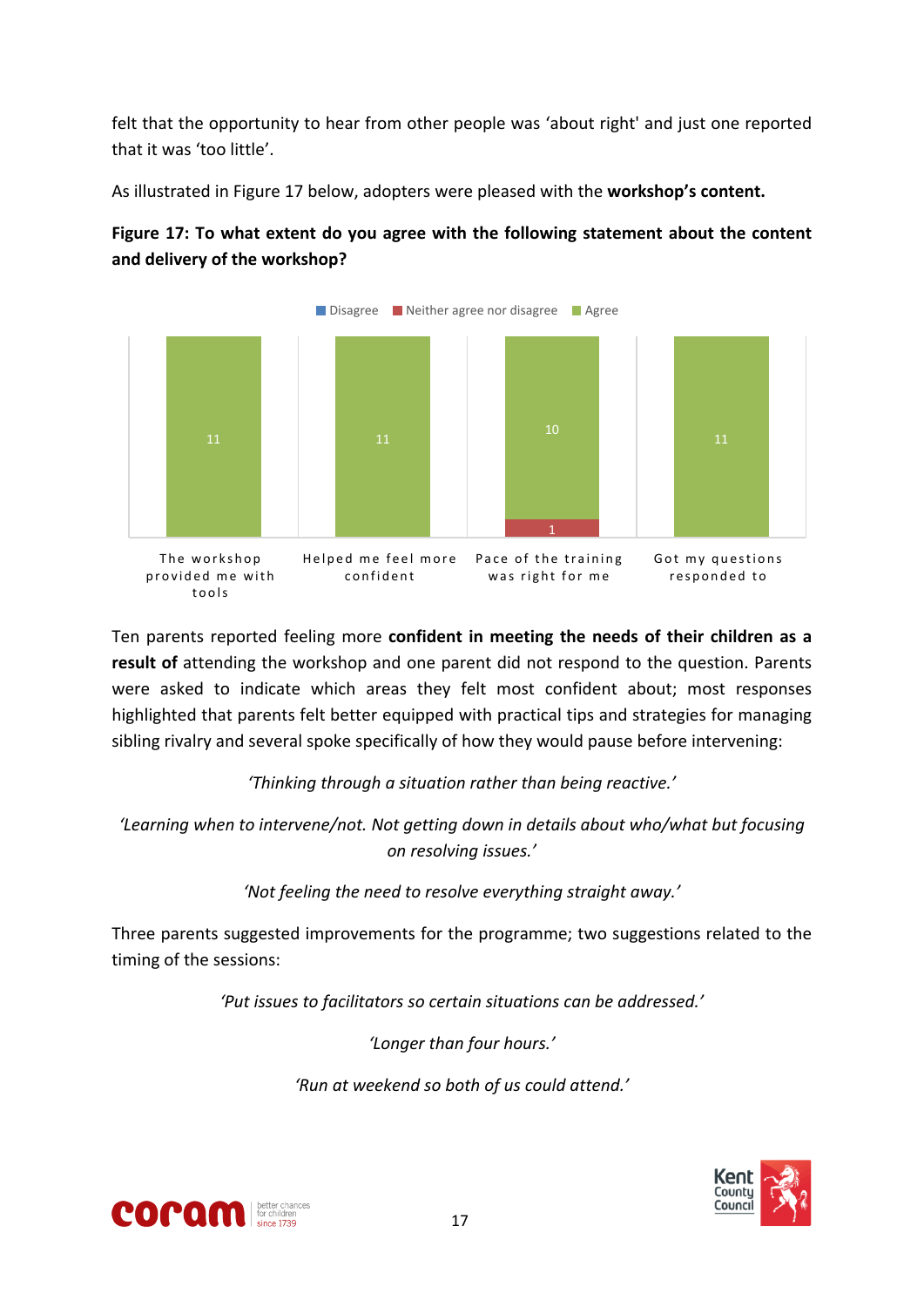# <span id="page-17-0"></span>**Working in Partnership with Schools**

Ten school teachers provided feedback on the 'Working in Partnership' workshop and positively all reported to have found the event '**very useful'.**

Teachers were asked to identify the most helpful components of the event. Three teachers found it reassuring to know that they were already adopting best practice approaches toward attachment. Other teachers commented on the value of the course content which was felt to be informative with clear practical application.

*'Going over attachment issues and learning strategies to deal with behaviour, learning about support available.'*

*'Time to evaluate child in our school pact and role play discussion attachment with regards to behaviour management.'*

Only one teacher made a suggestion as **how the event could be improved** by emphasising the need to provide handouts and additional reading materials; it was felt the topic was quite difficult to grasp.

All teachers reported that the **method of teaching** deployed by the facilitator was 'very clear'.

*"Nicola had a clear presentation style it was easy to listen to".*

All teachers agreed to feeling **more confident in responding to the needs of their pupils.**

One teacher suggested that the sessions could be held on the adoption process as a discrete topic and another teacher indicated that she would be interested in having access to any resources around the issue of attachment.

## <span id="page-17-1"></span>**How to Survive it and Thrive**

'How to survive it and thrive it' was recently added to Kent's Learning and Development programme and focuses on parenting a child with complex trauma and ways parents can manage the impact of the child's upset on them. This workshop was piloted with a four parents, three provided written feedback on their experience and their comments are listed below:

- "It gave me **a new understanding of trauma** and its affect. It helps speaking to others about our story as adopters"
- *"There was useful research which helps explain some of the things we're experiencing. I've read adoption research books about how it affects brain development but never really understood it in context until today. Thank-you"*



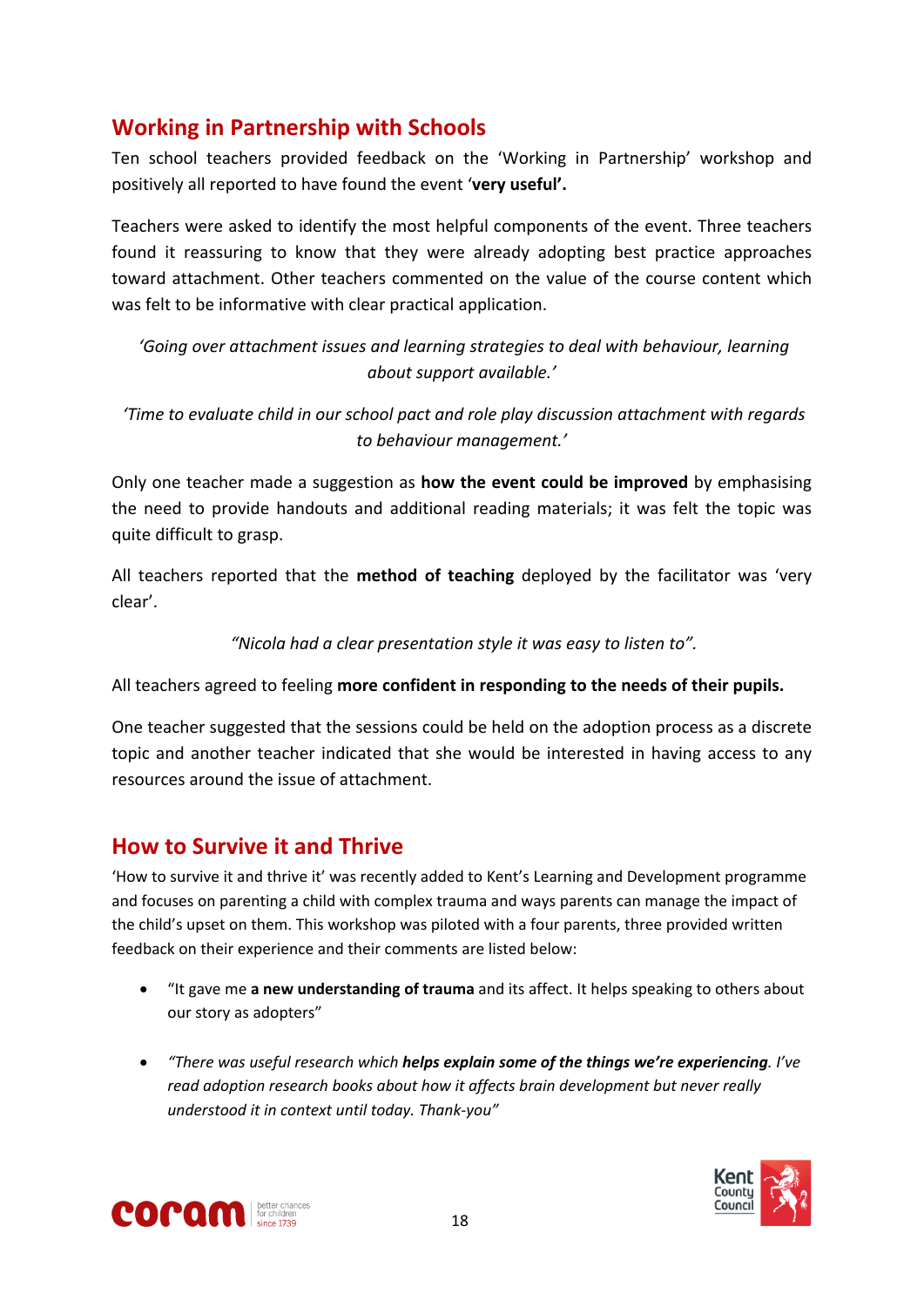*"I definitely learnt some new information. Interesting to hear other people's stories. It was a good mix of questions and also the subject area. Very interesting and clear lecturer"*



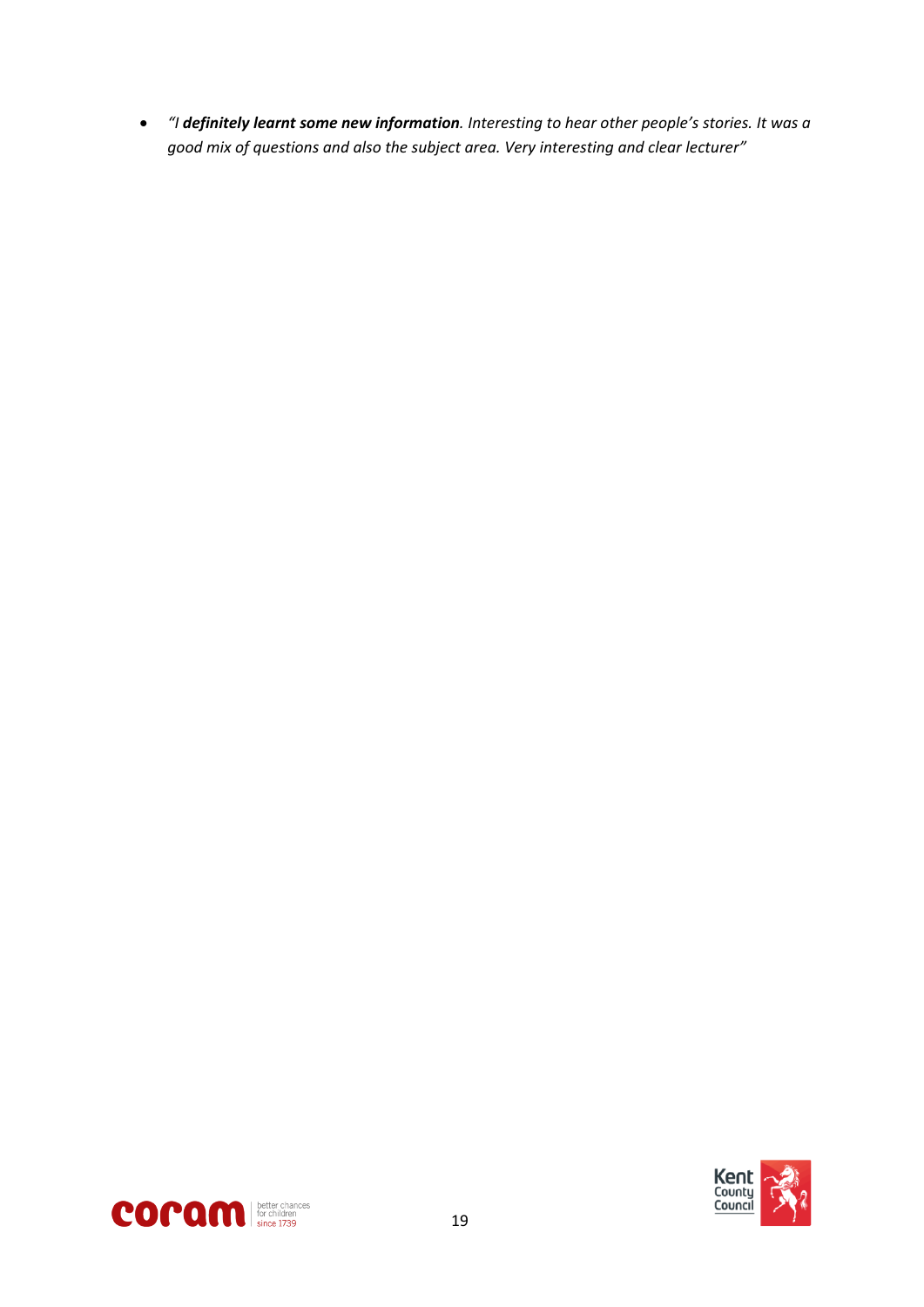# <span id="page-19-1"></span><span id="page-19-0"></span>**GROUPS**

### **STOP Parenting Programme**

10-week program from Tuesday 12th September to 28th November 2017 (there was a break on Tuesday 3rd October and during half-term week of 23rd October).

Five adopters provided feedback on their experience of the STOP parenting programme and indicated that the workshop impacted positively on their relationship with their adopted child and their confidence to parent. Four out of the five parents stated that they now feel 'confident' to parent their adopted child as a result of attending the programme, and one parent felt 'slightly confident (see figure 4).



#### **Figure 4: How confident do you now feel as an adoptive parent?**

#### **Programme content and delivery**

Adopters were particularly pleased with the programme content and regarded the information to be useful (two felt the information was 'very useful'). All adopters felt that the approach taught to manage behaviour was appropriate for their child and now feel confident to address behavioural problems at home.

Despite this, most parents felt that the programme came 'a bit late', only parent agreed that the timing of the programme was 'just right'.

#### **Strategies**

All adoptive parents came away from the programme feeling equipped to form an attachment and a bond with their adopted child. Adopters found discussing strategies with other parents on the programme to be a particularly valuable technique, three out of the five adoptive parents stated this was 'very useful'. Adopters also found the reading



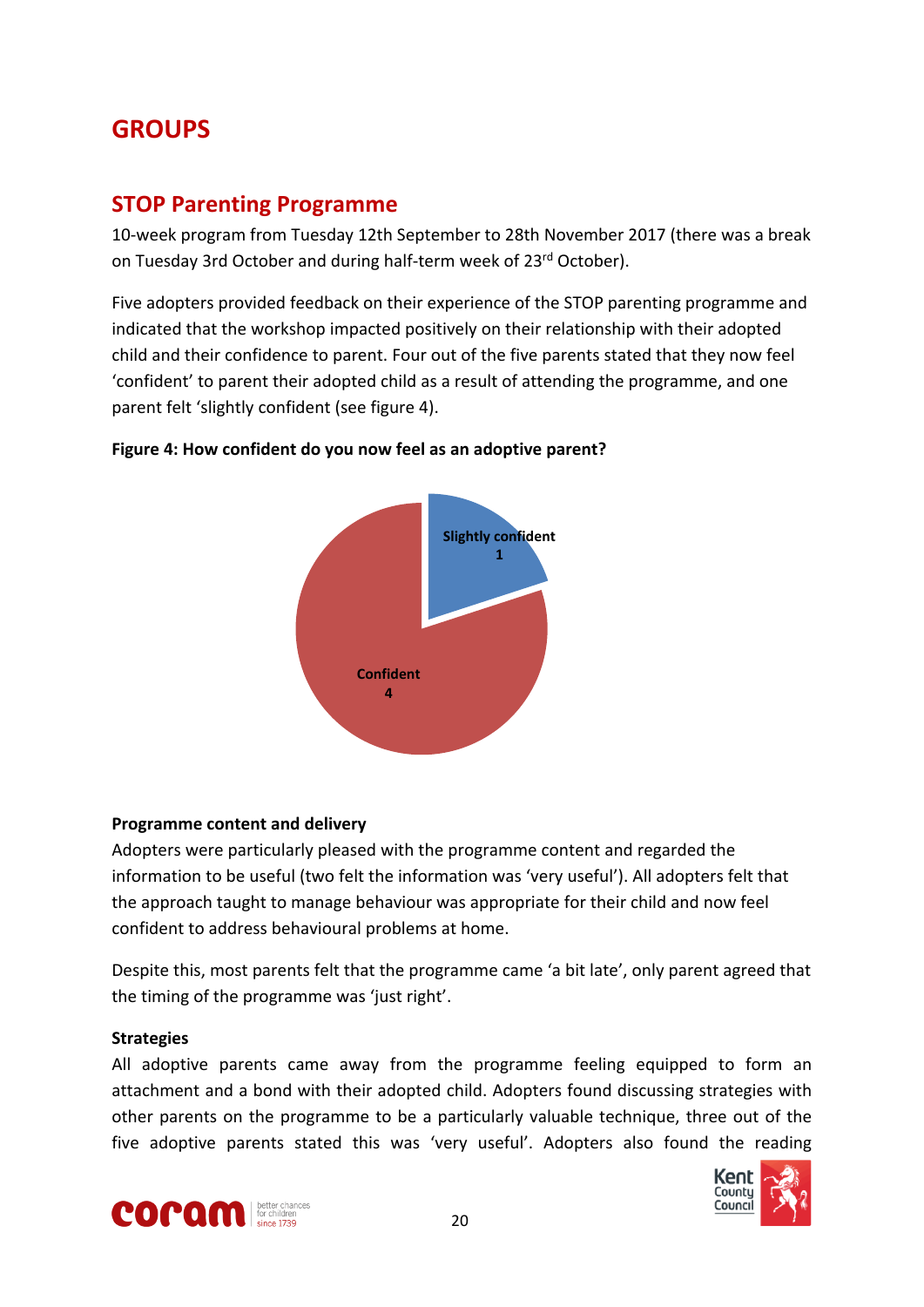materials and the use of media in the sessions helpful. Most adopters also felt practising the strategies at home with the children was useful.

There was less consensus around the usefulness of using role play during the sessions, only two parents found the role play during the group session as 'useful'. Similarly, opinion was divided about the effectiveness of weekly handouts; only two adopters felt they were 'useful' and 'somewhat useful'.

#### **Helpful aspects of the programme**

Adopters were also asked to identify what they liked most about the programme and three out of the five parents liked sharing their experience with other adoptive parents. The three adopters appreciated the small size of the group and felt it created a *"sense of community".* One adopter particularly liked the guidance received from the facilitators especially because they encouraged a mutual set of trust in the programme.

#### **Suggestions for improvement**

Three parents made suggestions as to how the programme could be improved and stressed the importance of having the opportunity to contribute. Two parents suggested offering support to pre adolescence children and one stated that they *"would have appreciated [the programme] when they were 13-14 years old since mine are 15-16 years old".*

One parent felt group discussions were *"dominated by one or two people [which] could be very negative at times and unhelpful"*. This particular thought could be used in order to improve the programme in the future by ensuring that facilitators take the lead role in the discussion to encourage a balanced set of interaction.

#### **Additional support**

Adopters were also asked about what other support services they would find helpful and one parent stated that would like *"psychological assistance".*

#### **Recommend**

Overall all adopters would recommend the Stop programme to another adoptive parent:

*"Really enjoyed and appreciated the time given by the professionals and parents alike"*

*"The group was very useful, I'm glad I attended".*

"Thank you so much! This time has been very valuable and I'm alad I was able to be part of *the group"*



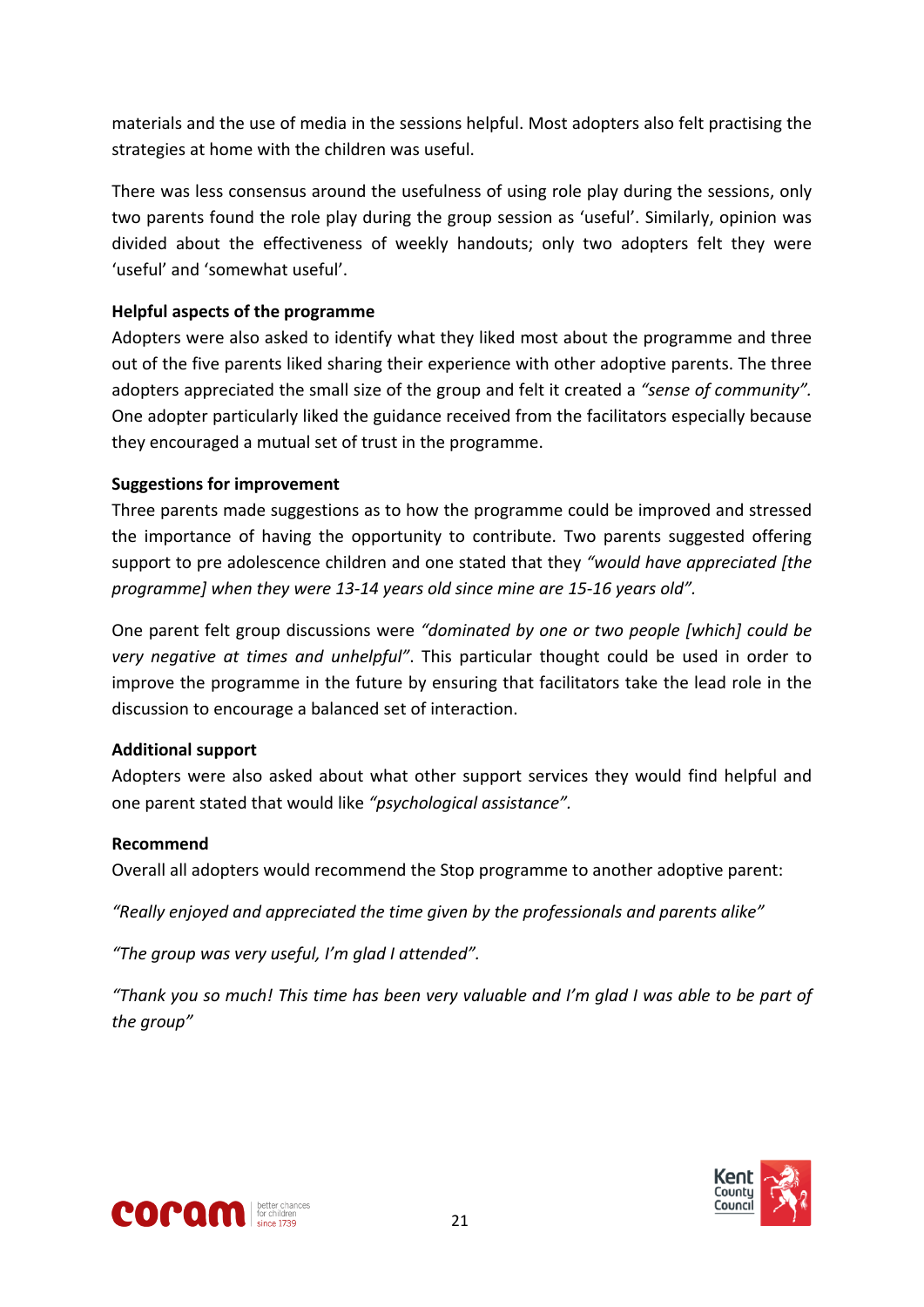Finally, parents were presented with the opportunity to provide additional comments at the end of each weekly session, in an attempt to find out what was most useful session by session. A selection of these is provided below.

#### **Week 1 19.09.17**

*'Feels good to share.'*

*'Found the concept of 'I' statements a useful concept.'*

*'Helpful session could do with by being longer and explore all the issues 'parenting' elements really useful.'*

#### **Week 2 26.09.17**

*'Useful to think about the learning of what we say and the importance of listening properly.'*

#### **Week 3 10.10.17**

*'Group discussions reinforces you are not such a rubbish parent and you are not alone.'*

*'I always find the groups input reassuring as sometimes you forget that you are the only one facing these issues.'*

*'A great session to re-emphasise the importance of this and how 'to do'.*

#### **Week 4 17.10.17**

*'Very useful discussion found working in partners helpful. I am connecting with other group members. Great support.'*

*'As always really helpful discussions with other parents comparisons not alone.'*

*'Made me examine my parenting style and offered alternatives to explore. Thought provoking.'*

*'Thank you! Nice to have more input this week a longer on the 2nd half section this evening.'*

**Week 5 31.10.17**



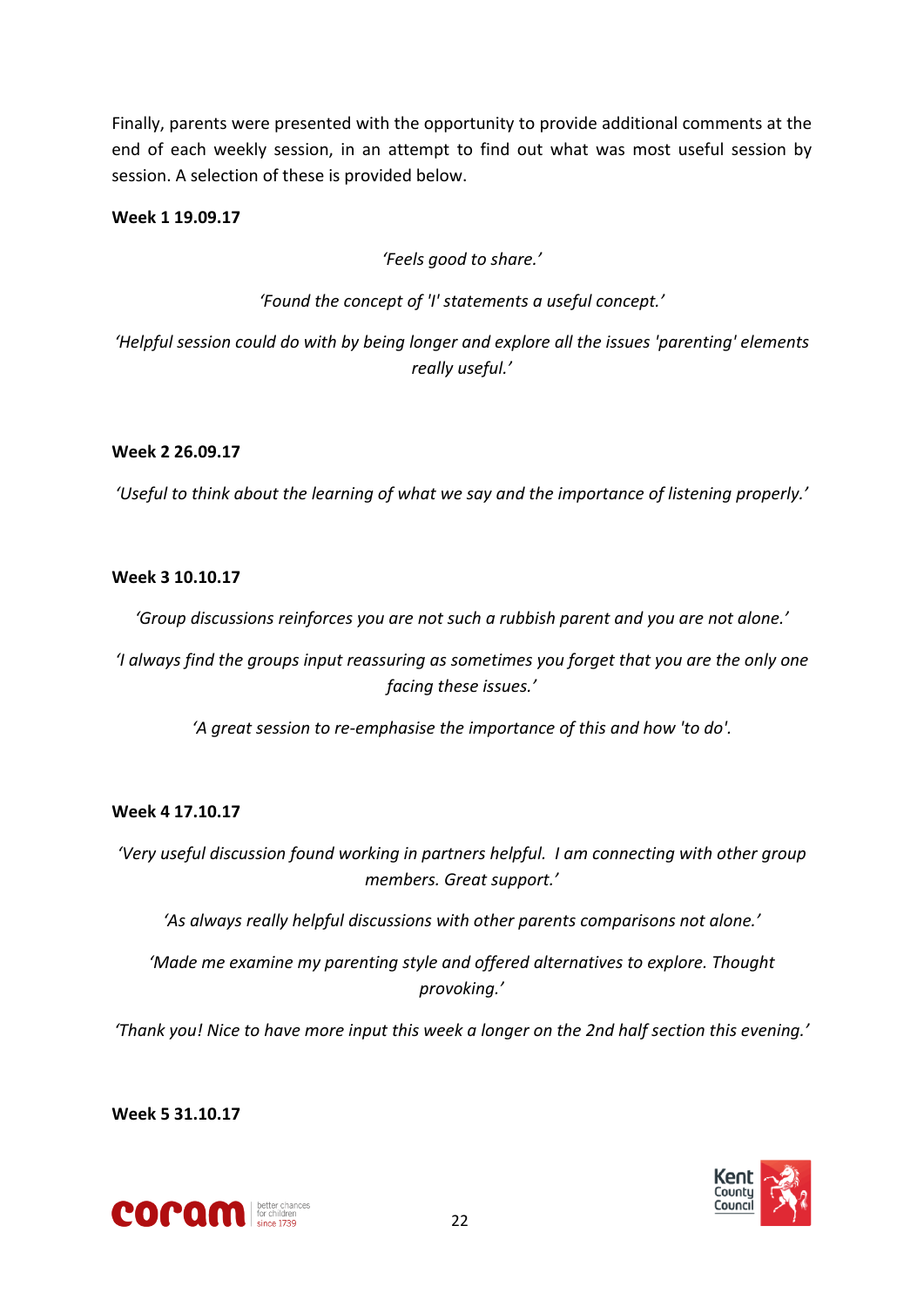*'Small group meant we were able to store more and discussion flowed better I thought.'*

#### **Week 6 14.11.17**

*'Good discussion session covering a lot of useful ground.'*

*'Really find these sessions group discussions informative and helpful as well as reassuring.'*

#### **Week 7 21.11.17**

*'Even my recent weekend away feels better now. Thank you.'*

*'As always the information from the group discussion and other experience is valuable.'*

# <span id="page-22-0"></span>**Intensive Therapeutic Parenting Support Groups**

This section describes the views of 11parents who attended one of two Intensive Therapeutic Parent Support groups. One group ran April and May 17 and another October to December 2017.

Parents were positive the support group, in fact nine out of the eleven were 'very satisfied' with the group overall. Parents emphasised the usefulness of group discussion that allowed the sharing of experiences which encouraged everyone to get involved and *"talk through situations"*. One parent commented on how the facilitator guidance was an important aspect of the session especially the *"guidance from Sally and hearing other situations and how they try to overcome them"*. Others valued *"having a chance to express concerns and difficulties in on understanding in a safe environment. Having the knowledge of Nicola and Hannah to give different view to behaviour and feelings which helped to give an insight to behaviour".*

#### **Has the programme helped parents better understand their child?**

In order to understand if the group has helped parents better interact with and understand their child's behaviour, participants were asked the how much they agreed with the following five statements:

- 1. I am better able to interact with my child
- 2. I am more confident/competent as an adoptive parent
- 3. I better understand the reasons behind my child's behaviour



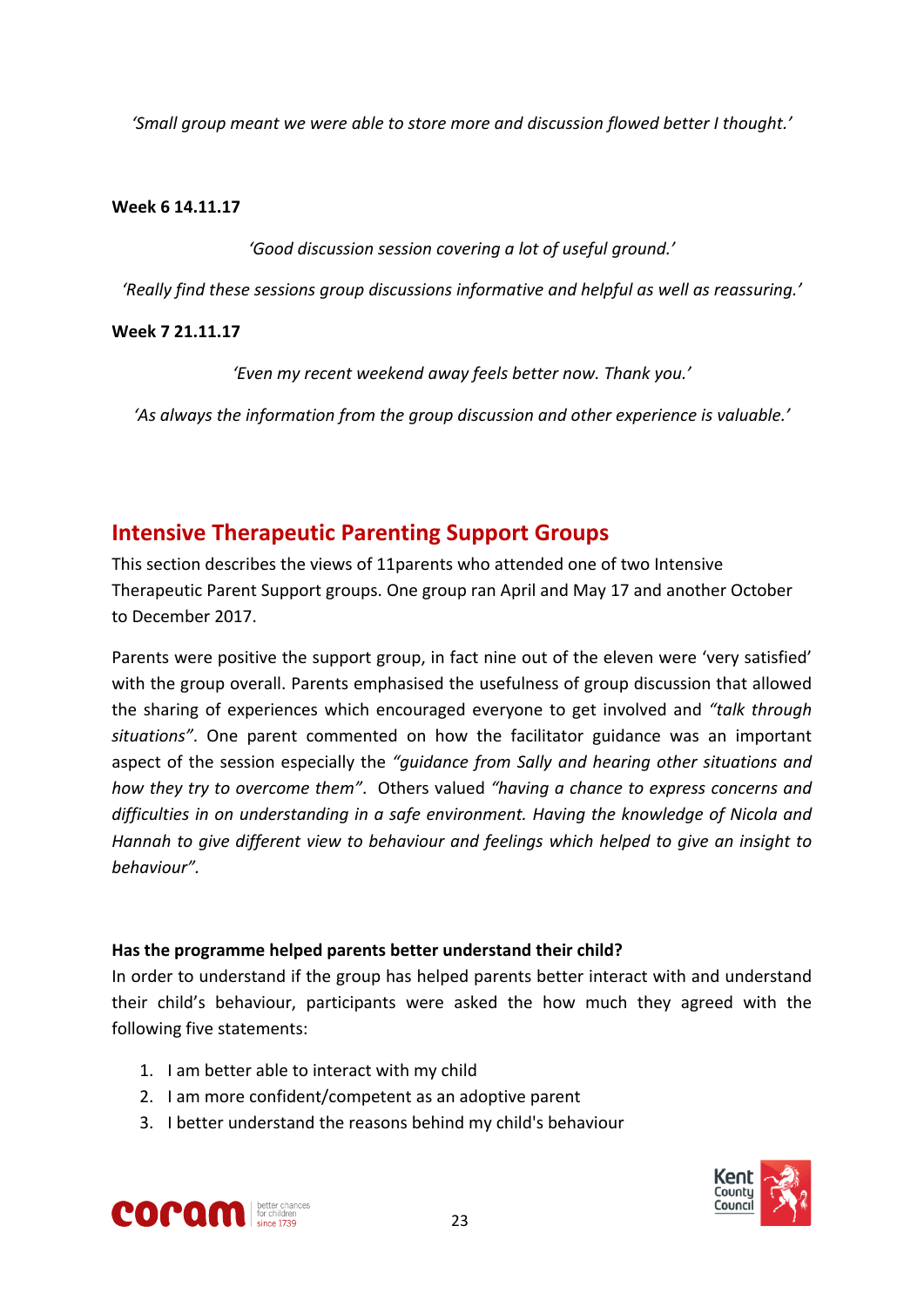- 4. I feel better supported as an adoptive parent
- 5. I am less concerned about my child's behaviour

Full results are displayed in figure 8 below:





Results showed that the parenting group had a positive impact on nearly all of the attendees and made improvements in parent interaction with their child. Nine parents felt they could interact better with their child and have a better understanding of the reasons behind their child's behaviour and felt more confident as a parent. Slightly fewer parents better supported as an adoptive parent. Most parents felt unable to agree that they were less concerned about their child's behaviour as a result.

#### **Additional support**

One parent stated that they were interested in "*specific training on PTSD and impact of CBT [and] EMDR and to how to support a child as they experience that treatment"*. Two parents emphasised the need for more similar training and one parent suggested *"ongoing support groups [and] emergency help with difficult weeks or situations"*. Another was interested in *"Anything supporting strategies to understanding teenagers".*

#### **Suggestions for improvement**

Three parents offered suggestions on how the programme can be improved. One parent suggested including *"10 minutes each session to feedback on the previous week"*.



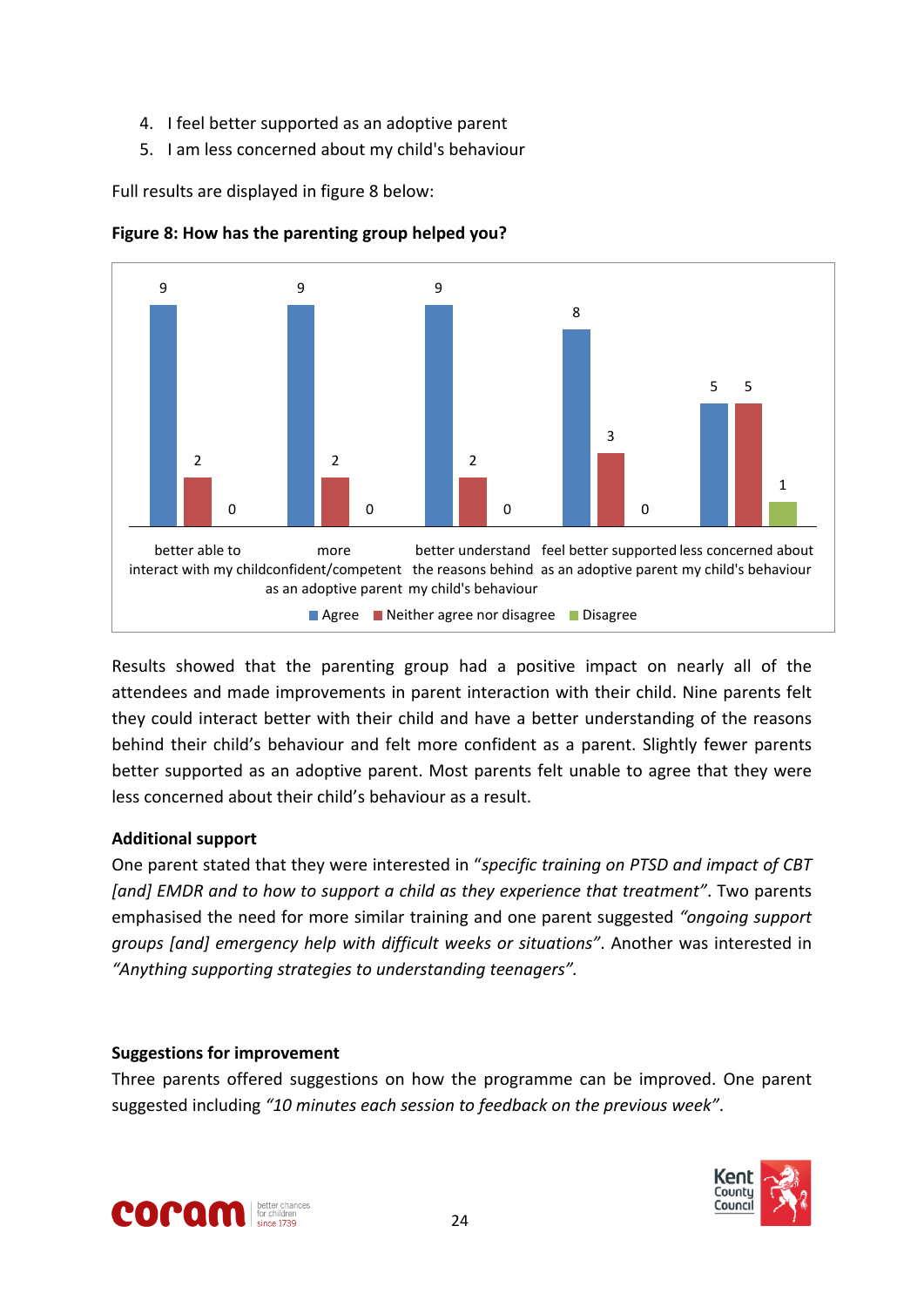The second parent wondered if there might be some value in allocating more time in developing new strategies: *"I'm not sure whether more strategies would help or dilute the impact might be worth considering though".* Another wanted a more age specific group with more parents with teenage adopted children

Overall 10 out of the 11 adoptive parents indicated that they would recommend this session to another fellow adopter. One adoptive parent emphasised that it varies on the adopter's situation since it *"may prove just as effective to recommend a support group or a training course directly aimed at their concern or challenge".*

## <span id="page-24-0"></span>**Music Therapy**

Four adoptive parents who attended the music therapy group provided feedback on how beneficial they found the session. Figure 15 demonstrates that parents provided positive feedback, particularly in terms of the fun they had with their child. However one parent indicated that they would have liked to have had greater opportunity to talk with other adoptive parents.



#### **Figure 15: To what extent did the music group…**

The four adoptive parents were also asked to reflect on their child's experiences of the group. As demonstrated by Figure 16, responses to this set of questions were a little less positive. Half of parents felt that their children only benefitted from 'a little' more peer interaction and feeling 'a little more' emotionally contained.